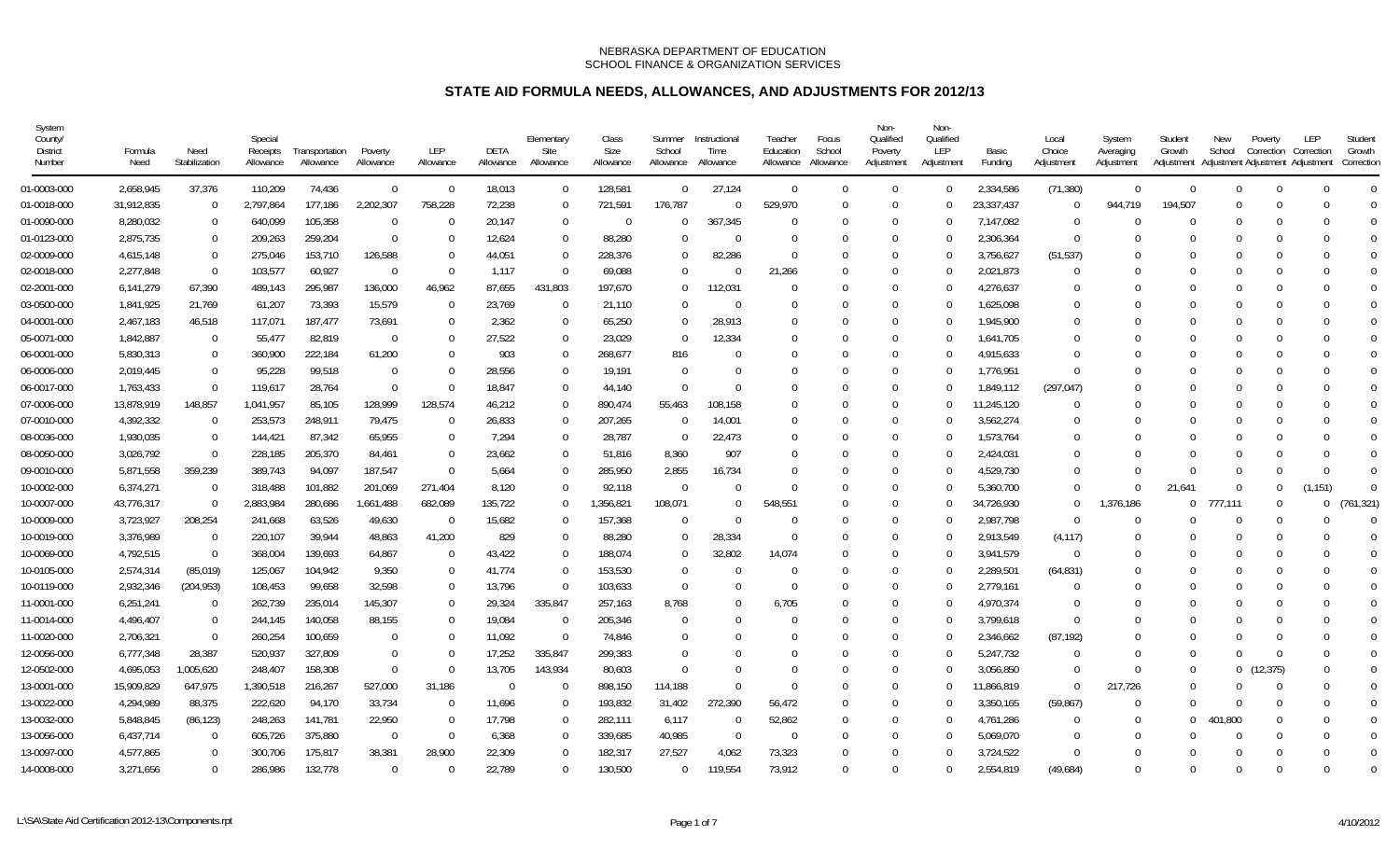| System<br>County/<br>District<br>Number | Formula<br>Need | Need<br>Stabilization | Special<br>Receipts<br>Allowance | Transportation<br>Allowance | Poverty<br>Allowance | LEP<br>Allowance | DETA<br>Allowance | Elementary<br>Site<br>Allowance | Class<br>Size<br>Allowance | Summer<br>School<br>Allowance | Instructional<br>Time<br>Allowance | Teacher<br>Education<br>Allowance | Focus<br>School<br>Allowance | Non-<br>Qualified<br>Poverty<br>Adjustment | Non-<br>Qualified<br>LEP<br>Adjustment | Basic<br>Funding | Local<br>Choice<br>Adjustment | System<br>Averaging<br>Adjustment | Student<br>Growth<br>Adjustment | New<br>School | Poverty<br>Correction | <b>LEP</b><br>Correction<br>Adjustment Adjustment Adjustment | Student<br>Growth<br>Correction |
|-----------------------------------------|-----------------|-----------------------|----------------------------------|-----------------------------|----------------------|------------------|-------------------|---------------------------------|----------------------------|-------------------------------|------------------------------------|-----------------------------------|------------------------------|--------------------------------------------|----------------------------------------|------------------|-------------------------------|-----------------------------------|---------------------------------|---------------|-----------------------|--------------------------------------------------------------|---------------------------------|
| 14-0045-000                             | 2,913,460       | 61,279                | 122,090                          | 101,745                     | $\overline{0}$       | $\Omega$         | 6,205             | $\Omega$                        | 95,956                     | $\overline{0}$                | $\Omega$                           | $\Omega$                          | $\Omega$                     | $\Omega$                                   | - 0                                    | 2,601,569        | (49, 884)                     | $\Omega$                          | $\Omega$                        |               | 0(25,500)             | $\Omega$                                                     | $\Omega$                        |
| 14-0054-000                             | 3,729,842       | $\overline{0}$        | 438,749                          | 155,936                     | 20,000               | $\Omega$         | 16,191            | $\Omega$                        | 205,346                    | $\Omega$                      | $\Omega$                           | $\Omega$                          | $\Omega$                     | $\Omega$                                   | - 0                                    | 2,893,620        | $\Omega$                      | $\Omega$                          | $\Omega$                        | $\cup$        | $\Omega$              |                                                              | $\Omega$                        |
| 14-0101-000                             | 1,931,982       | $\mathbf 0$           | 126,881                          | 75,507                      | 18,495               | $\overline{0}$   | 31,500            | - 0                             | 53,735                     | $\overline{0}$                | 13,460                             | 0                                 | $\Omega$                     | $\Omega$                                   | - 0                                    | 1,860,552        | (248, 149)                    | $\Omega$                          | $\Omega$                        | $\Omega$      | $\Omega$              |                                                              | $\Omega$                        |
| 14-0541-000                             | 1,577,609       | $\mathbf 0$           | 181,264                          | 124,485                     | 7,318                | $\Omega$         | 14,120            | $\mathbf 0$                     | $\overline{0}$             | 9,380                         | $\Omega$                           | $\Omega$                          | $\Omega$                     | $\Omega$                                   | $\overline{0}$                         | 1,577,739        | (336, 696)                    | $\Omega$                          | $\Omega$                        | $\Omega$      | $\Omega$              | $\Omega$                                                     | $\Omega$                        |
| 15-0010-000                             | 5,956,590       | $\Omega$              | 287,538                          | 229,282                     | 119,000              | 76,500           | 42,466            | $\Omega$                        | 264,839                    | 0                             | 75,746                             | $\Omega$                          | $\Omega$                     | $\Omega$                                   | - 0                                    | 4,897,499        | $\Omega$                      | $\Omega$                          | $\Omega$                        | $\Omega$      | $\Omega$              | (36, 279)                                                    | $\Omega$                        |
| 15-0536-000                             | 2,793,709       | $\Omega$              | 140,611                          | 211,187                     | 68,000               | 5,525            | 37,451            | - 0                             | 74,846                     | $\Omega$                      | 28,551                             | $\Omega$                          | $\Omega$                     | 0                                          | - 0                                    | 2,227,538        | $\Omega$                      |                                   | $\Omega$                        | $\Omega$      | 0                     | $\Omega$                                                     | $\theta$                        |
| 16-0006-000                             | 7,986,518       | 975,934               | 625,864                          | 60,959                      | 89,250               | 0                | 34,935            | 383,825                         | 297,464                    | $\Omega$                      | - 0                                | 47,641                            | $\Omega$                     | $\Omega$                                   | - 0                                    | 5,470,645        | $\Omega$                      | $\Omega$                          | $\Omega$                        | $\Omega$      | $\Omega$              |                                                              | $\Omega$                        |
| 16-0030-000                             | 2,195,290       | (24, 533)             | 109,355                          | 79,206                      | 94,287               | $\Omega$         | 16,524            | $\Omega$                        | 49,897                     | $\Omega$                      | $\Omega$                           | $\Omega$                          | $\Omega$                     | $\Omega$                                   | $\Omega$                               | 1,870,554        | <sup>0</sup>                  | ſ                                 | $\Omega$                        | $\Omega$      | $\Omega$              |                                                              | $\Omega$                        |
| 17-0001-000                             | 11,562,685      | $\overline{0}$        | 534,256                          | 115,738                     | 226,106              | 35,984           | 26,377            | $\Omega$                        | 802,194                    | 8.564                         | 350.725                            | $\Omega$                          | $\Omega$                     | $\Omega$                                   | - 0                                    | 9,462,741        | $\Omega$                      | $\Omega$                          | $\Omega$                        | $\Omega$      | $\Omega$              | $\Omega$                                                     | $\Omega$                        |
| 17-0003-000                             | 3,054,521       | 300,944               | 83,619                           | 175,352                     | 29,074               | $\overline{0}$   | 16,784            | - 0                             | 115,147                    | $\Omega$                      | 41,115                             | 0                                 | $\Omega$                     | (29,074)                                   | - 0                                    | 2,376,115        | $\Omega$                      | $\Omega$                          | $\Omega$                        | 0             | (37, 556)             | (17,000)                                                     | 0                               |
| 17-0009-000                             | 2,795,161       | $\overline{0}$        | 103,700                          | 92,592                      | 57,712               | $\Omega$         | 17,574            | $\Omega$                        | 84,441                     | $\theta$                      | 31,826                             | $\Omega$                          | $\Omega$                     | $\Omega$                                   | $\overline{0}$                         | 2,407,316        | $\Omega$                      | $\Omega$                          | $\Omega$                        | $\Omega$      | $\Omega$              | $\Omega$                                                     | $\Omega$                        |
| 18-0002-000                             | 4,201,894       | $\overline{0}$        | 176,172                          | 86,129                      | 37,400               | 46,750           | 14,311            | 0                               | 166,964                    | 0                             | $\Omega$                           | $\Omega$                          |                              | 0                                          | - 0                                    | 3,701,745        | (27, 577)                     | $\Omega$                          | $\Omega$                        | $\Omega$      | $\Omega$              |                                                              | $\Omega$                        |
| 18-0011-000                             | 3,304,952       | $\mathbf 0$           | 218,232                          | 87,447                      | 58,905               | 103,342          | 8,993             | $\Omega$                        | 136,258                    | $\Omega$                      | $\Omega$                           | $\Omega$                          | $\Omega$                     | 0                                          | - 0                                    | 2,691,775        | $\overline{0}$                | $\Omega$                          | $\Omega$                        | $\Omega$      | $\Omega$              |                                                              | $\Omega$                        |
| 19-0039-000                             | 1,907,105       | $\Omega$              | 53,543                           | 56,620                      | $\overline{0}$       | $\Omega$         | 170               | $\Omega$                        | - 0                        | $\Omega$                      | 42,892                             | $\Omega$                          | $\Omega$                     | $\Omega$                                   | - 0                                    | 1,963,038        | (209, 159)                    | $\Omega$                          | $\Omega$                        | $\Omega$      | $\Omega$              |                                                              | $\Omega$                        |
| 19-0058-000                             | 2,085,943       | $\Omega$              | 145,531                          | 101,804                     | $\Omega$             | $\Omega$         | 11,549            | $\Omega$                        | 67,169                     | $\Omega$                      | 7,218                              | $\Omega$                          | $\Omega$                     | 0                                          | - 0                                    | 1,962,449        | (209, 778)                    | $\Omega$                          | $\Omega$                        | $\Omega$      | $\Omega$              |                                                              | $\Omega$                        |
| 19-0123-000                             | 15,249,091      | $\Omega$              | 706,490                          | 26,791                      | 848,144              | 821,161          | 13,863            | $\Omega$                        | 1,161,071                  | 60,764                        | $\Omega$                           | $\Omega$                          | $\Omega$                     | $\Omega$                                   | $\Omega$                               | 11,610,807       | $\Omega$                      | $\Omega$                          | $\Omega$                        | $\Omega$      | $\Omega$              |                                                              | $\Omega$                        |
| 19-2001-000                             | 3,641,350       | 568,596               | 151,548                          | 143,851                     | 26,886               | $\Omega$         | 15,983            | 287,869                         | 24,949                     | 7,137                         | $\Omega$                           | $\Omega$                          | $\Omega$                     | $\Omega$                                   | - 0                                    | 2,490,617        | (76, 085)                     | $\Omega$                          | $\Omega$                        | $\Omega$      | $\Omega$              |                                                              | $\Omega$                        |
| 20-0001-000                             | 8,924,972       | $\mathbf 0$           | 474,203                          | 85,921                      | 344,250              | 103,153          | 11,917            | 239,891                         | 485,539                    | 69,532                        | 336,533                            | $\Omega$                          |                              | 0                                          | 0                                      | 6,668,548        | $\overline{0}$                | $\Omega$                          | 105,486                         | $\Omega$      | 0                     |                                                              | $\Omega$                        |
| 20-0020-000                             | 3,269,398       | $\mathbf 0$           | 172,486                          | 58,943                      | 77,642               | 34,000           | 37,088            | $\Omega$                        | 120,905                    | 17,944                        | 162,100                            | $\Omega$                          | $\Omega$                     | $\Omega$                                   | - 0                                    | 2,605,824        | (17, 535)                     | $\Omega$                          | $\Omega$                        | $\Omega$      | $\Omega$              | $\cap$                                                       | $\Omega$                        |
| 20-0030-000                             | 4,980,960       | 34,394                | 341,502                          | 185,038                     | - 0                  | -0               | 22,348            | - 0                             | 247,567                    | -0                            | $\Omega$                           | $\Omega$                          | $\Omega$                     | $\Omega$                                   | $\overline{0}$                         | 4,150,110        | - 0                           | $\Omega$                          | $\Omega$                        | $\Omega$      | $\Omega$              |                                                              | $\Omega$                        |
| 21-0015-000                             | 3,073,641       | $\overline{0}$        | 194,525                          | 188,676                     | $\Omega$             | $\Omega$         | 32,011            | $\Omega$                        | 72,927                     | $\Omega$                      | 98,681                             | $\Omega$                          | $\Omega$                     | <sup>0</sup>                               | $\Omega$                               | 2,486,822        | $\Omega$                      | $\Omega$                          | $\Omega$                        | $\Omega$      | $\Omega$              |                                                              | $\Omega$                        |
| 21-0025-000                             | 8,282,211       | $\overline{0}$        | 534,320                          | 230,192                     | 165,750              | 28,787           | 22,340            | - 0                             | 525,840                    | 35,154                        | $\Omega$                           | $\Omega$                          | $\Omega$                     | <sup>0</sup>                               | - 0                                    | 6,739,828        | $\Omega$                      | $\Omega$                          | $\Omega$                        | $\Omega$      | $\Omega$              |                                                              | 0                               |
| 21-0044-000                             | 2,463,013       | $\overline{0}$        | 155,590                          | 135,150                     | 43,343               | $\Omega$         | 15,020            | $\Omega$                        | 92,118                     | $\Omega$                      | 114,681                            | $\Omega$                          | $\Omega$                     | <sup>0</sup>                               | - 0                                    | 1,907,110        | $\Omega$                      | $\Omega$                          | $\Omega$                        | $\Omega$      | $\Omega$              |                                                              | $\Omega$                        |
| 21-0084-000                             | 2,543,451       | (87, 782)             | 56,709                           | 133,373                     | 41,208               | $\Omega$         | 22,967            | - 0                             | 97,875                     | $\Omega$                      | 81,345                             | $\Omega$                          | $\Omega$                     | <sup>0</sup>                               | - 0                                    | 2,197,755        | <sup>0</sup>                  | $\Omega$                          | $\Omega$                        | $\Omega$      | $\Omega$              |                                                              | $\Omega$                        |
| 21-0089-000                             | 2,049,695       | $\overline{0}$        | 74,917                           | 97,813                      | 14,195               | $\overline{0}$   | 36,550            | $\Omega$                        | 84,441                     | $\Omega$                      | 8,061                              | $\Omega$                          | $\Omega$                     | $\Omega$                                   | - 0                                    | 1,733,718        | $\Omega$                      | $\Omega$                          | $\Omega$                        | $\Omega$      | $\Omega$              |                                                              | $\Omega$                        |
| 21-0180-000                             | 2,865,146       | $\Omega$              | 166,521                          | 159,191                     | 36,550               | $\Omega$         | 16,981            | $\Omega$                        | 99,794                     | $\Omega$                      | $\Omega$                           | $\Omega$                          | $\Omega$                     | $\Omega$                                   | $\overline{0}$                         | 2,386,108        | - 0                           | $\Omega$                          | $\Omega$                        | $\Omega$      | $\Omega$              | $\Omega$                                                     | $\Omega$                        |
| 22-0011-000                             | 38,628,760      | 1,779,135             | 3,053,030                        | 474,653                     | 3,310,249            | 2,065,458        | $\sqrt{ }$        | 287,869                         | 2,030,434                  | 236,736                       | 169,253                            | $\Omega$                          | $\Omega$                     | $\Omega$                                   | $\Omega$                               | 24,691,904       | $\overline{0}$                | 946,032                           | 142,411                         | $\Omega$      | $\Omega$              | $\Omega$                                                     | 558,403)                        |
| 22-0031-000                             | 4,545,183       | $\overline{0}$        | 304,163                          | 105,609                     | 128,925              | $\overline{0}$   | 18,859            | $\Omega$                        | 230,295                    | 37,723                        | $\Omega$                           | 23,165                            | $\Omega$                     | <sup>0</sup>                               | - 0                                    | 3,742,777        | (46, 332)                     | $\Omega$                          | ſ                               | $\Omega$      | $\Omega$              |                                                              | $\Omega$                        |
| 23-0002-000                             | 8,967,815       | $\overline{0}$        | 421,811                          | 39,771                      | 241,215              | 52,776           | 32,244            | $\Omega$                        | 573,818                    | $\Omega$                      | $\Omega$                           | $\Omega$                          | $\Omega$                     | <sup>0</sup>                               | - 0                                    | 7,606,179        | $\Omega$                      | $\Omega$                          | $\Omega$                        | $\Omega$      | $\Omega$              |                                                              | $\Omega$                        |
| 23-0071-000                             | 2,807,061       | 47,957                | 148,123                          | 53,032                      | 127,322              | $\Omega$         | 8,903             | $\Omega$                        | 115,147                    | ſ                             | $\Omega$                           | $\Omega$                          |                              | <sup>0</sup>                               | $\Omega$                               | 2,306,576        | $\Omega$                      | $\Omega$                          | $\Omega$                        | $\Omega$      | $\Omega$              |                                                              | $\Omega$                        |
| 24-0001-000                             | 29,964,250      | $\overline{0}$        | 064,219,                         | 196,368                     | 2,933,625            | 2,257,371        | 98,383            | $\Omega$                        | 1,729,131                  | 832,348                       | 1,581,497                          | $\Omega$                          | $\Omega$                     | $\Omega$                                   | - 0                                    | 18,484,484       | $\Omega$                      | 786,823                           | $\Omega$                        | $\Omega$      | $\Omega$              |                                                              | $\Omega$                        |
| 24-0004-000                             | 3,119,583       | $\overline{0}$        | 134,230                          | 70,068                      | 95,625               | $\overline{0}$   | 19,026            | - 0                             | $\overline{0}$             | 14,273                        | - 0                                | $\Omega$                          | $\Omega$                     | $\Omega$                                   | - 0                                    | 2,786,360        | $\Omega$                      | $\Omega$                          | $\Omega$                        | $\Omega$      | $\Omega$              |                                                              | $\Omega$                        |
| 24-0011-000                             | 9,044,012       | $\overline{0}$        | 609,000                          | 35,377                      | 221,956              | 56,326           | 41,577            | $\Omega$                        | 533,517                    | 70,756                        | $\Omega$                           | $\Omega$                          | $\Omega$                     | $\Omega$                                   | $\overline{0}$                         | 7,475,503        | $\Omega$                      | $\Omega$                          | $\Omega$                        | $\Omega$      | $\Omega$              |                                                              | $\Omega$                        |
| 24-0020-000                             | 9,296,294       | $\overline{0}$        | 434,557                          | 115,211                     | 152,083              | $\overline{0}$   | 13,166            | $\Omega$                        | 529,678                    | 38,946                        | 122,248                            | 129,425                           | $\Omega$                     | $\Omega$                                   | - 0                                    | 7,760,979        | 0                             | $\Omega$                          | $\Omega$                        | $\Omega$      | $\Omega$              | 0                                                            | $\Omega$                        |
| 24-0101-000                             | 2,450,004       | 49,635                | 53,471                           | 95,674                      | 63,495               | $\Omega$         | 14,921            | $\Omega$                        | 80,603                     | $\Omega$                      | $\Omega$                           | $\Omega$                          | $\Omega$                     | $\Omega$                                   | $\Omega$                               | 2,092,205        | <sup>0</sup>                  | $\Omega$                          | $\Omega$                        | $\Omega$      | $\Omega$              |                                                              | $\Omega$                        |
| 25-0025-000                             | 3,206,559       | 391,133               | 99,421                           | 90,445                      | $\Omega$             | $\Omega$         | 27,961            | - 0                             | 71,008                     | 612                           | 15,284                             | $\Omega$                          | $\Omega$                     | $\Omega$                                   | - 0                                    | 2,510,695        | $\Omega$                      | $\Omega$                          | $\Omega$                        | $\Omega$      | $\Omega$              |                                                              | $\Omega$                        |
| 25-0095-000                             | 2,115,942       | (408,280)             | 66,556                           | 43,181                      | $\Omega$             | $\Omega$         | 5,887             | $\Omega$                        | 76,765                     | $\Omega$                      | <sup>0</sup>                       | $\Omega$                          | $\Omega$                     | $\Omega$                                   | $\Omega$                               | 2,331,833        | $\Omega$                      | $\Omega$                          | $\Omega$                        | $\Omega$      | $\Omega$              |                                                              | $\Omega$                        |
| 26-0001-000                             | 4,567,046       | $\Omega$              | 204,929                          | 112,930                     | 38.207               | $\Omega$         | 25.135            | $\Omega$                        | 239.891                    | $\Omega$                      | $\Omega$                           | 5.036                             | $\Omega$                     | $\Omega$                                   | $\Omega$                               | 3.826.819        | $\Omega$                      | $\Omega$                          | 68.459                          | 45.640        | $\Omega$              |                                                              | $\Omega$                        |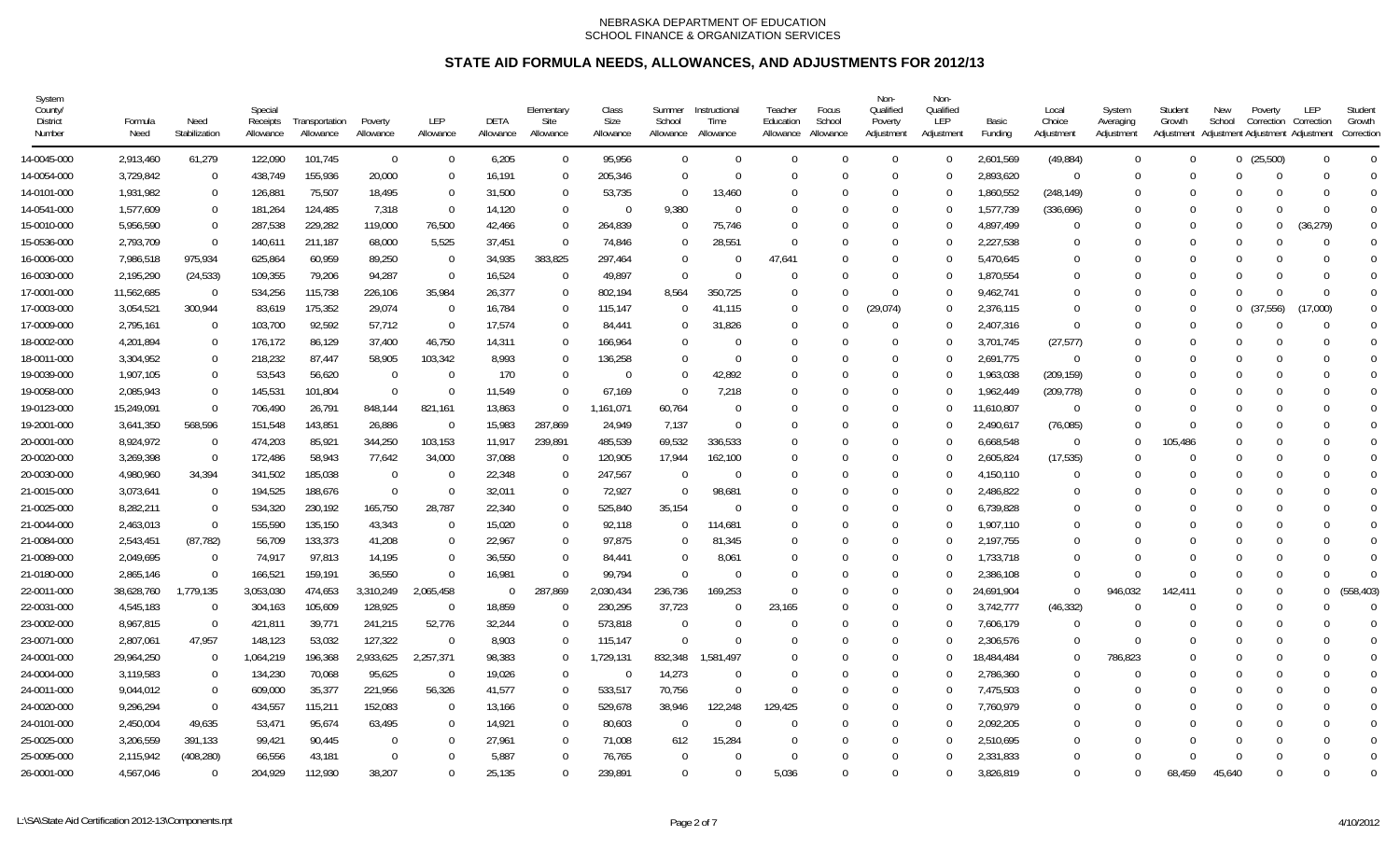| System<br>County/<br>District<br>Number | Formula<br>Need | Need<br>Stabilization | Special<br>Receipts<br>Allowance | Transportation<br>Allowance | Poverty<br>Allowance | <b>LEP</b><br>Allowance | DETA<br>Allowance | Elementary<br>Site<br>Allowance | Class<br>Size<br>Allowance | Summer<br>School<br>Allowance | Instructional<br>Time<br>Allowance | Teacher<br>Education<br>Allowance | Focus<br>School<br>Allowance | Non-<br>Qualified<br>Poverty<br>Adjustment | Non-<br>Qualified<br><b>LEP</b><br>Adjustment | Basic<br>Funding | Local<br>Choice<br>Adjustment | System<br>Averaging<br>Adjustment | Student<br>Growth<br>Adjustment | New<br>School     | Poverty<br>Correction<br>Adjustment Adjustment Adjustment | LEP<br>Correction | Student<br>Growth<br>Correction |  |
|-----------------------------------------|-----------------|-----------------------|----------------------------------|-----------------------------|----------------------|-------------------------|-------------------|---------------------------------|----------------------------|-------------------------------|------------------------------------|-----------------------------------|------------------------------|--------------------------------------------|-----------------------------------------------|------------------|-------------------------------|-----------------------------------|---------------------------------|-------------------|-----------------------------------------------------------|-------------------|---------------------------------|--|
| 26-0024-000                             | 1,761,533       | $\Omega$              | 119.991                          | 47,590                      | 10,113               | $\overline{0}$          | 8,846             | $\Omega$                        | 24,949                     | 4,690                         | 7,451                              | $\Omega$                          | $\Omega$                     | $\Omega$                                   | $\Omega$                                      | 1,831,954        | (294, 050)                    | $\Omega$                          | $\Omega$                        | $\Omega$          | $\Omega$                                                  |                   | $\Omega$                        |  |
| 26-0070-000                             | 2,627,032       | - 0                   | 150,876                          | 96,420                      | 45,693               | $\overline{0}$          | 28,177            | $\Omega$                        | 47,978                     | 15,089                        | 21,034                             | $\Omega$                          | $\Omega$                     | $\Omega$                                   | $\bigcap$                                     | 2,311,508        | (89, 743)                     | $\Omega$                          | $\Omega$                        | $\Omega$          | $\Omega$                                                  |                   | $\Omega$                        |  |
| 26-0561-000                             | 3,133,598       | $\Omega$              | 182,953                          | 96,390                      | 33,458               | 25,571                  | 3,525             | $\Omega$                        | 142,015                    | 17,128                        | 56,836                             | $\Omega$                          | $\Omega$                     | $\Omega$                                   | $\Omega$                                      | 2,640,620        | (64, 899)                     | $\Omega$                          | $\Omega$                        | $\Omega$          | $\Omega$                                                  |                   | $\Omega$                        |  |
| 27-0001-000                             | 39,528,475      | 63,373                | 2,029,257                        | 355,427                     | 1,097,595            | 422,173                 | $\Omega$          | $\Omega$                        | 1,777,110                  | 170,466                       | $\Omega$                           | 1,239,466                         | $\Omega$                     | $\Omega$                                   | $\Omega$                                      | 29,813,184       | - 0                           | 1,039,011                         |                                 | 0, 1, 521, 413    | $\Omega$                                                  | $\Omega$          | $\Omega$                        |  |
| 27-0062-000                             | 2,704,498       | 157,040               | 148,128                          | 25,059                      | 35,700               | $\Omega$                | 12,907            | $\left($                        | 115,147                    | $\Omega$                      | 24,823                             | $\Omega$                          | $\Omega$                     | $\left($                                   | $\Omega$                                      | 2,325,710        | (126, 458)                    | $\Omega$                          | $\Omega$                        | $\bf{0}$          | (13, 559)                                                 |                   | $\Omega$                        |  |
| 27-0594-000                             | 6,008,276       | 47,784                | 536,733                          | 257,314                     | 53,295               | 68,170                  | 37,070            | $\Omega$                        | 274,435                    | $\Omega$                      | 75,897                             | $\Omega$                          | $\Omega$                     | $\Omega$                                   | $\sqrt{ }$                                    | 4,657,579        | $\Omega$                      | $\Omega$                          | $\Omega$                        | $\Omega$          | $\Omega$                                                  |                   | $\Omega$                        |  |
| 27-0595-000                             | 5,448,508       | $\Omega$              | 284,676                          | 131,982                     | $\Omega$             | $\Omega$                | 27,627            | $\Omega$                        | 124,743                    | 2,039                         | $\Omega$                           | 129.553                           | $\Omega$                     | $\Omega$                                   | $\Omega$                                      | 4,681,368        | $\Omega$                      | $\Omega$                          | 66,520                          | $\Omega$          | $\Omega$                                                  |                   | $\Omega$                        |  |
| 28-0001-000                             | 477,548,237     | $\Omega$              | 32,580,417                       | 16,644,365                  | 42,439,650           | 5,678,074               | 45,278            | $\Omega$                        | 14,307,075                 | 13,336,130                    | $\Omega$                           | 2,192,242                         | 249,486                      | $\Omega$                                   | $\Omega$                                      | 336,029,409      | $\Omega$                      | 4,046,110                         | $\Omega$                        | $\Omega$          | $\Omega$                                                  |                   | $\Omega$                        |  |
| 28-0010-000                             | 52,083,463      | $\Omega$              | 2,874,717                        | 405,970                     | 75,483               | 136,738                 | 64,299            | $\Omega$                        | 2,020,838                  | 166,633                       | $\Omega$                           | ,568,015                          | $\Omega$                     | $\Omega$                                   | $\bigcap$                                     | 39,981,512       | $\Omega$                      | 1,559,056                         | 2,032,131                       | 473,343           | $\Omega$                                                  | $\cup$            | 724,727                         |  |
| 28-0015-000                             | 7,724,547       | 384,937               | 486,837                          | 173,926                     | 197,429              | 28,787                  | 13,220            | $\Omega$                        | 397,259                    | 43,024                        | $\Omega$                           | 215,089                           | $\Omega$                     | $\Omega$                                   | $\bigcap$                                     | 5.784.039        | $\Omega$                      | $\Omega$                          | $\Omega$                        | $\Omega$          | $\Omega$                                                  |                   | $\Omega$                        |  |
| 28-0017-000                             | 187,346,295     | 1,499,057             | 11,379,790                       | 1,294,401                   | 765,000              | 807,500                 | 675,492           | $\Omega$                        | 5,588,491                  | 717,957                       | 4,095,614                          | ,392,659                          | $\Omega$                     | $\Omega$                                   | $\Omega$                                      | 155,023,366      | $\Omega$                      | 2,823,114                         | 1.174.946                       | 87,130            | $\Omega$                                                  | $\cup$            | (978, 223)                      |  |
| 28-0054-000                             | 26,783,097      | 381,902               | 2,399,867                        | $\overline{0}$              | 1,283,539            | 479,781                 | 95,991            | $\Omega$                        | 1,533,381                  | 72,795                        | $\Omega$                           | 280.374                           | $\Omega$                     | $\Omega$                                   | $\bigcap$                                     | 19,732,317       | - 0                           | 523,151                           | $\cup$                          | $\Omega$          | $\Omega$                                                  |                   | $\Omega$                        |  |
| 28-0059-000                             | 14,795,662      | $\Omega$              | 469,203                          | 138,808                     | 21,140               | 28,787                  | 26,012            | $\Omega$                        | 1,101,578                  | 50,977                        | $\overline{0}$                     | 309,954                           | $\Omega$                     | $\Omega$                                   | $\Omega$                                      | 10,548,203       | $\Omega$                      | $\Omega$                          |                                 | 560,164 1,048,048 | - 0                                                       | $\Omega$          | 492,789                         |  |
| 28-0066-000                             | 55,799,234      | 4,486,359             | 3,736,206                        | 390,554                     | 368,900              | 357,437                 | 355,848           | $\Omega$                        | 2,395,068                  | 460,218                       | $\Omega$                           | ,834,899                          | $\Omega$                     | $\Omega$                                   | $\Omega$                                      | 40,156,260       | - 0                           | 1,296,742                         | $\Omega$                        | $\mathbf{0}$      | (39, 257)                                                 | $\Omega$          | $\Omega$                        |  |
| 29-0117-000                             | 5,102,961       | 104,503               | 201,151                          | 486,681                     | 130,419              | 37,400                  | 22,743            | 335,847                         | 11,515                     | $\Omega$                      | $\Omega$                           | 61,524                            | $\Omega$                     | $\Omega$                                   | -0                                            | 3,711,179        | $\Omega$                      | $\Omega$                          | $\Omega$                        | $\Omega$          | $\Omega$                                                  |                   | $\Omega$                        |  |
| 30-0001-000                             | 2,526,821       | $\Omega$              | 239,948                          | 141,460                     | 0                    | $\Omega$                | 3,082             | $\Omega$                        | 47,978                     | $\Omega$                      | $\Omega$                           | $\Omega$                          | $\Omega$                     | $\Omega$                                   | -0                                            | 2,340,431        | (246, 078)                    | $\Omega$                          | $\Omega$                        | $\Omega$          | $\Omega$                                                  |                   | $\Omega$                        |  |
| 30-0025-000                             | 6,149,351       | $\Omega$              | 901,411                          | 274,145                     | $\mathbf 0$          | $\Omega$                | 12,561            | $\left($                        | 130,500                    | $\Omega$                      | $\Omega$                           | 17.941                            | $\Omega$                     | $\Omega$                                   | - 0                                           | 4,812,791        | $\Omega$                      | $\Omega$                          | 0                               | $\Omega$          | $\Omega$                                                  |                   | $\Omega$                        |  |
| 30-0054-000                             | 1,853,356       | 44,562                | 87,532                           | 42,383                      | $\Omega$             | $\Omega$                | 9,892             | $\Omega$                        | 0                          | $\Omega$                      | $\Omega$                           | -0                                | $\cup$                       | $\Omega$                                   | -0                                            | 1,668,987        | $\Omega$                      | $\Omega$                          | $\Omega$                        | $\Omega$          | $\Omega$                                                  |                   | $\Omega$                        |  |
| 31-0506-000                             | 3,746,625       | $\Omega$              | 207,660                          | 130,560                     | 58,231               | $\Omega$                | 18,908            | $\Omega$                        | $\Omega$                   | $\Omega$                      | 158,638                            | 0                                 | $\Omega$                     | $\Omega$                                   | $\bigcap$                                     | 3,172,627        | $\Omega$                      | $\Omega$                          | $\Omega$                        | $\Omega$          | $\Omega$                                                  |                   | $\Omega$                        |  |
| 32-0046-000                             | 2,282,980       | (9, 447)              | 48,493                           | 181,265                     | 41,110               | $\Omega$                | 32,142            | $\Omega$                        | $\Omega$                   | $\Omega$                      | $\Omega$                           | $\Omega$                          | $\Omega$                     | $\Omega$                                   | $\bigcap$                                     | 1.989.417        | $\Omega$                      | $\Omega$                          | $\Omega$                        | $\Omega$          | $\Omega$                                                  |                   | $\Omega$                        |  |
| 32-0095-000                             | 2,717,571       | $\Omega$              | 125,144                          | 128,751                     | 27,999               | $\Omega$                | 36,550            | $\Omega$                        | 95,956                     | 7,952                         | $\Omega$                           | $\Omega$                          | $\Omega$                     | $\Omega$                                   | $\bigcap$                                     | 2,302,348        | $\Omega$                      | $\Omega$                          | $\Omega$                        | $\Omega$          | (7, 129)                                                  |                   | U                               |  |
| 32-0125-000                             | 2,822,021       | $\Omega$              | 145,890                          | 119,893                     | 62,074               | $\Omega$                | 40,332            | $\Omega$                        | 86,361                     | $\Omega$                      | $\Omega$                           | 68,184                            | $\Omega$                     | $\Omega$                                   | $\bigcap$                                     | 2,299,287        | $\Omega$                      | $\Omega$                          | $\Omega$                        | $\Omega$          | $\Omega$                                                  |                   | 0                               |  |
| 33-0018-000                             | 3,384,935       | $\Omega$              | 277,345                          | 131,919                     | 160,135              | $\Omega$                | 36,592            | $\Omega$                        | 153,530                    | $\Omega$                      | $\Omega$                           | $\Omega$                          | $\Omega$                     | $\Omega$                                   | $\bigcap$                                     | 2,625,415        | $\Omega$                      | $\Omega$                          | $\Omega$                        | $\Omega$          | <sup>-</sup>                                              |                   | $\Omega$                        |  |
| 33-0021-000                             | 3,899,617       | 109,621               | 208,982                          | 171,899                     | 56,486               | $\Omega$                | 23,638            | $\Omega$                        | 120,905                    | 8,564                         | 218,860                            | $\Omega$                          | $\Omega$                     | $\Omega$                                   | -0                                            | 2,980,662        | $\Omega$                      | $\Omega$                          | $\Omega$                        | $\Omega$          | $\Omega$                                                  |                   | $\Omega$                        |  |
| 33-0540-000                             | 5,264,110       | 166,081               | 329,069                          | 323,209                     | 144,500              | $\Omega$                | 48,098            | $\Omega$                        | 163,126                    | $\Omega$                      | $\Omega$                           | $\Omega$                          | $\Omega$                     | $\Omega$                                   | -0                                            | 4,090,026        | $\Omega$                      | $\Omega$                          | $\Omega$                        | $\Omega$          | $\Omega$                                                  |                   | $\Omega$                        |  |
| 34-0001-000                             | 4,834,325       | $\Omega$              | 402,213                          | 95,841                      | 95,131               | $\overline{0}$          | 15,441            | $\Omega$                        | 189,993                    | 15,701                        | 289,171                            | $\Omega$                          | $\Omega$                     | $\Omega$                                   | - 0                                           | 3,767,463        | (36,629)                      | $\Omega$                          | $\Omega$                        | $\Omega$          | $\Omega$                                                  |                   | $\Omega$                        |  |
| 34-0015-000                             | 19,242,431      | 826,595               | 1,679,933                        | 307,304                     | 743,750              | 28,787                  | 23,065            | $\Omega$                        | 892,393                    | 39,762                        | 48,640                             | 426,404                           | $\Omega$                     | $\Omega$                                   | $\bigcap$                                     | 13,726,252       | - 0                           | 499,546                           | $\Omega$                        | $\Omega$          | $\Omega$                                                  |                   | $\Omega$                        |  |
| 34-0034-000                             | 4,190,991       | $\Omega$              | 190,440                          | 173,155                     | 25,500               | $\Omega$                | 4,099             | $\Omega$                        | 199,589                    | $\Omega$                      | 44,911                             | 23,327                            | $\Omega$                     | $\Omega$                                   | $\Omega$                                      | 3,561,979        | (30,906)                      | $\Omega$                          | $\Omega$                        | $\Omega$          | ,103)                                                     |                   | $\Omega$                        |  |
| 34-0100-000                             | 2,759,942       | $\Omega$              | 118,152                          | 151,776                     | - 0                  | $\Omega$                | $\Omega$          | $\Omega$                        | 80,603                     | $\Omega$                      | $\Omega$                           | $\Omega$                          | $\Omega$                     | $\Omega$                                   | - 0                                           | 2,496,551        | (87, 141)                     | $\Omega$                          | $\Omega$                        | $\Omega$          | $\Omega$                                                  |                   | $\Omega$                        |  |
| 35-0001-000                             | 3,499,525       | 400,185               | 234,989                          | 95,258                      | 171,036              | $\Omega$                | 9,245             | $\Omega$                        | 124,743                    | 22,430                        |                                    |                                   | $\cup$                       | $\Omega$                                   | $\bigcap$                                     | 2,441,639        | - 0                           | $\Omega$                          | $\Omega$                        | $\Omega$          | $\Omega$                                                  |                   | $\Omega$                        |  |
| 36-0100-000                             | 3,987,773       | - 0                   | 153,759                          | 54,646                      | 79,900               | $\Omega$                | 7,613             | 47,978                          | 189,993                    | $\Omega$                      | $\Omega$                           | $\Omega$                          | $\Omega$                     | $\Omega$                                   | $\bigcap$                                     | 3,453,884        | $\Omega$                      | $\Omega$                          | $\Omega$                        | $\Omega$          | $\Omega$                                                  |                   | $\Omega$                        |  |
| 37-0030-000                             | 2,837,062       | - 0                   | 218,796                          | 121,016                     | $\overline{0}$       | $\Omega$                | $\overline{0}$    | -0                              | 90,199                     | $\Omega$                      | - 0                                | $\left($                          | $\Omega$                     | $\left($                                   | -0                                            | 2,505,829        | (98, 777)                     | $\Omega$                          | $\Omega$                        | $\Omega$          | $\Omega$                                                  |                   | $\Omega$                        |  |
| 38-0011-000                             | 2,126,706       | $\overline{0}$        | 66,386                           | 157,940                     | $\Omega$             | $\Omega$                | 6,931             | $\Omega$                        | 26,868                     | $\Omega$                      | 8.016                              |                                   | $\Omega$                     |                                            | $\bigcap$                                     | 1,860,565        | $\Omega$                      | $\Omega$                          | $\Omega$                        | $\Omega$          | C                                                         |                   | $\Omega$                        |  |
| 39-0010-000                             | 2,481,398       | - 0                   | 126,350                          | 120,715                     | 25,500               | 8,500                   | 53,136            | $\Omega$                        | 76,765                     | $\Omega$                      | - 0                                | $\Omega$                          | $\Omega$                     | $\Omega$                                   | - 0                                           | 2,070,432        | $\Omega$                      | $\Omega$                          | $\Omega$                        | $\Omega$          | $\Omega$                                                  |                   | $\Omega$                        |  |
| 39-0055-000                             | 1,772,850       | $\Omega$              | 47,897                           | 16,320                      | 65,429               | $\Omega$                | 9,007             | $\Omega$                        | 21,110                     | $\Omega$                      | 22,195                             | $\Omega$                          | $\Omega$                     | $\Omega$                                   | $\bigcap$                                     | 1,590,891        | $\Omega$                      | $\Omega$                          | $\Omega$                        | $\Omega$          | $\Omega$                                                  |                   | $\Omega$                        |  |
| 39-0501-000                             | 2,377,862       | 173,196               | 92,959                           | 114,285                     | 37,910               | $\overline{0}$          | 14,820            | $\Omega$                        | 63,331                     | $\Omega$                      | $\Omega$                           | $\Omega$                          | $\Omega$                     | $\Omega$                                   | $\bigcap$                                     | 1,881,361        | $\Omega$                      | $\Omega$                          | $\Omega$                        | $\Omega$          | $\Omega$                                                  |                   | $\Omega$                        |  |
| 40-0002-000                             | 80,667,188      | 2,403,944             | 4,447,120                        | 69,837                      | 2,750,000            | 3,500,000               | 98,654            | $\Omega$                        | 5,143,254                  | 656,784                       | $\Omega$                           | 629,368                           | $\Omega$                     | $\Omega$                                   | $\bigcap$                                     | 58.541.468       | $\Omega$                      | .832.229                          | $\Omega$                        | $\Omega$          | $\Omega$                                                  | $\Omega$          | (405, 470)                      |  |
| 40-0082-000                             | 13,032,356      | $\Omega$              | 640,091                          | 100,685                     | 162,053              | 37.655                  |                   | 0 1.295.409                     | 554.627                    | 50.161                        | $\Omega$                           |                                   | $\Omega$                     | $\Omega$                                   | $\Omega$                                      | 10.191.675       | $\Omega$                      | $\Omega$                          | $\Omega$                        | $\Omega$          | $\Omega$                                                  |                   | $\Omega$                        |  |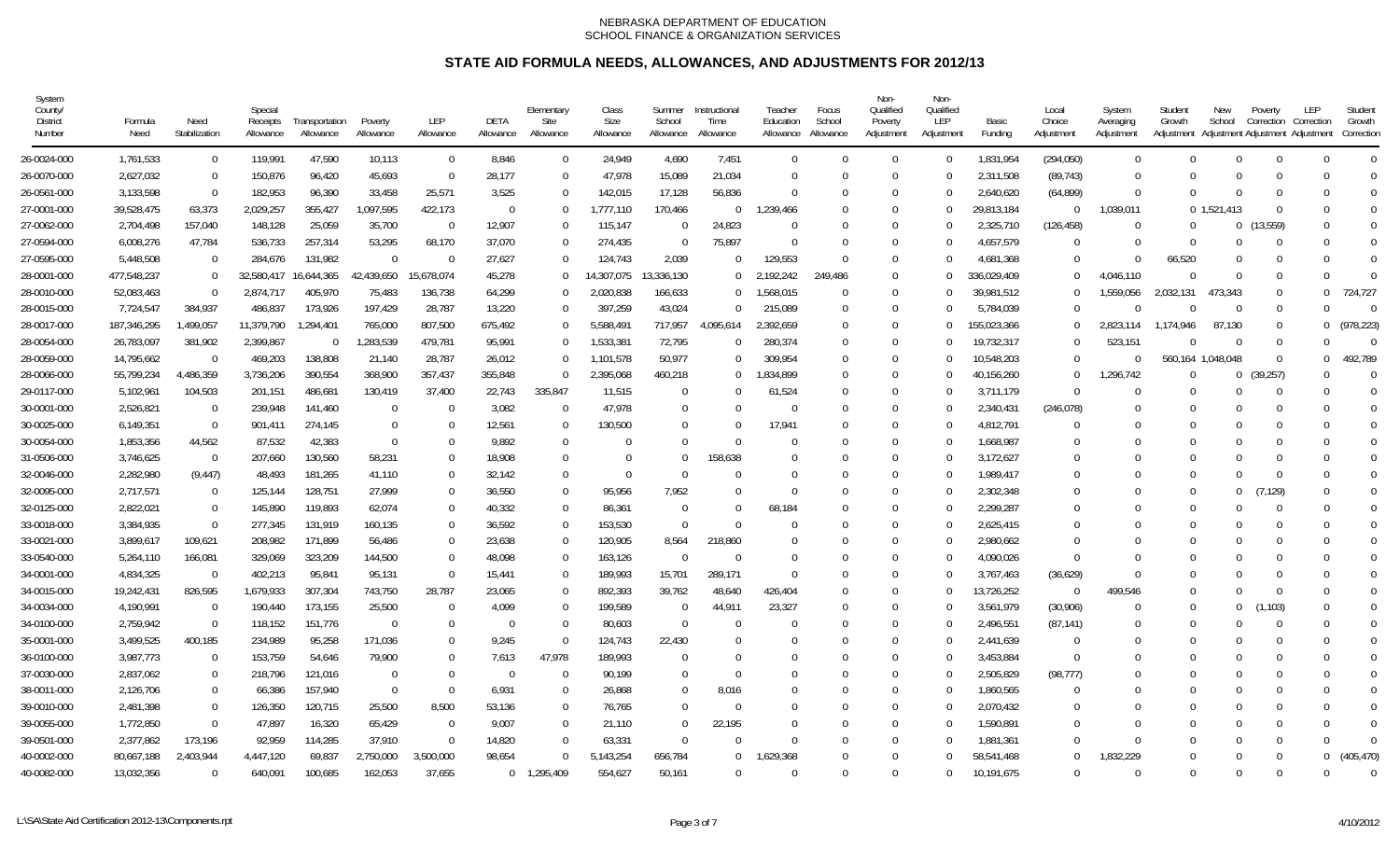| System<br>County/<br>District<br>Number | Formula<br>Need | Need<br>Stabilization | Special<br>Receipts<br>Allowance | Transportation<br>Allowance | Poverty<br>Allowance | <b>LEP</b><br>Allowance | DETA<br>Allowance | Elementary<br>Site<br>Allowance | Class<br>Size<br>Allowance | Summer<br>School<br>Allowance | Instructional<br>Time<br>Allowance | Teacher<br>Education<br>Allowance | Focus<br>School<br>Allowance | Non-<br>Qualified<br>Poverty<br>Adjustment | Non-<br>Qualified<br><b>LEP</b><br>Adjustment | Basic<br>Funding | Local<br>Choice<br>Adjustment | System<br>Averaging<br>Adjustment | Student<br>Growth<br>Adjustment | New<br>School     | Poverty<br>Correction | LEP<br>Correction<br>Adjustment Adjustment Adjustment | Student<br>Growth<br>Correction |
|-----------------------------------------|-----------------|-----------------------|----------------------------------|-----------------------------|----------------------|-------------------------|-------------------|---------------------------------|----------------------------|-------------------------------|------------------------------------|-----------------------------------|------------------------------|--------------------------------------------|-----------------------------------------------|------------------|-------------------------------|-----------------------------------|---------------------------------|-------------------|-----------------------|-------------------------------------------------------|---------------------------------|
| 40-0083-000                             | 5,890,182       | $\Omega$              | 274,445                          | 138,177                     | 221,767              | 140,658                 | 20,382            | $\Omega$                        | 176,559                    | $\Omega$                      | 93,621                             | $\Omega$                          | $\Omega$                     | $\Omega$                                   | $\Omega$                                      | 4,824,573        | - 0                           | $\Omega$                          | $\Omega$                        | $\Omega$          | $\Omega$              | $\Omega$                                              | $\Omega$                        |
| 40-0126-000                             | 5,112,888       | $\Omega$              | 325,984                          | 122,443                     | 12,221               | 13,020                  | 19,043            | $\Omega$                        | 262,920                    | 16,924                        | 24,964                             | $\Omega$                          | $\Omega$                     | $\Omega$                                   | $\bigcap$                                     | 4,321,035        | - 0                           | $\Omega$                          | $\Omega$                        | $\Omega$          | $\Omega$              | (5,666)                                               | $\Omega$                        |
| 41-0002-000                             | 2,298,187       | 167,954               | 120,971                          | 77,993                      | $\overline{0}$       | $\Omega$                | 14,839            | $\Omega$                        | $\overline{0}$             | $\Omega$                      | 66,085                             | $\Omega$                          | $\cap$                       | $\Omega$                                   | - 0                                           | 2,070,432        | (220, 087)                    | $\Omega$                          | $\Omega$                        | $\Omega$          | C                     | $\Omega$                                              | $\Omega$                        |
| 41-0091-000                             | 2,123,778       | (9,190)               | 124,328                          | 73,307                      | $\Omega$             | $\Omega$                | 14,574            | $\Omega$                        | 47,978                     | $\Omega$                      | 60,798                             | $\Omega$                          | $\Omega$                     | $\Omega$                                   | $\Omega$                                      | 2,060,380        | (248, 398)                    | $\Omega$                          | $\Omega$                        | $\Omega$          | $\Omega$              |                                                       | $\Omega$                        |
| 41-0504-000                             | 11,109,889      | - 0                   | 655,310                          | 231,536                     | 189,218              | $\Omega$                | 49,344            | $\left($                        | 677,451                    | 8,360                         | $\Omega$                           | $\Omega$                          | $\Omega$                     | $\Omega$                                   | $\Omega$                                      | 9,298,670        | $\Omega$                      | $\Omega$                          | $\Omega$                        | $\Omega$          | $\Omega$              |                                                       | $\Omega$                        |
| 42-0002-000                             | 3,362,578       | - 0                   | 185,486                          | 185,367                     | 105,744              | $\Omega$                | 7,015             | $\Omega$                        | 130,500                    | 35,480                        | 8,116                              | $\Omega$                          | $\Omega$                     | $\Omega$                                   | $\bigcap$                                     | 2,704,870        | $\Omega$                      | $\Omega$                          | $\Omega$                        | $\Omega$          | $\Omega$              |                                                       | $\Omega$                        |
| 43-0079-000                             | 2,233,875       | - 0                   | 71,247                           | 177,910                     | 40,900               | 17,000                  | - 0               | $\Omega$                        | 47,978                     | 1,223                         | 28,337                             | $\Omega$                          | $\Omega$                     | $\Omega$                                   | -0                                            | 1,849,279        | $\Omega$                      | $\Omega$                          | $\Omega$                        | $\Omega$          | $\Omega$              |                                                       | $\Omega$                        |
| 44-0070-000                             | 3,276,978       | - 0                   | 133,162                          | 171,659                     | 131,750              | $\overline{0}$          | 40,497            | $\left($                        | 165,045                    | 25,081                        | 71,091                             | $\Omega$                          | $\Omega$                     | $\Omega$                                   | 0                                             | 2,538,694        | $\Omega$                      |                                   | $\cup$                          | $\Omega$          | C                     |                                                       | $\Omega$                        |
| 45-0007-000                             | 8,343,408       | $\Omega$              | 807,024                          | 118,862                     | 264,849              | 133,526                 | 9,214             | $\Omega$                        | 360,795                    | 7,545                         | $\Omega$                           | 121,969                           | $\Omega$                     | $\Omega$                                   | - 0                                           | 6,375,277        | $\Omega$                      | $\Omega$                          | $\Omega$                        | 144,348           | $\Omega$              |                                                       | $\Omega$                        |
| 45-0029-000                             | 2,036,227       | $\Omega$              | 107,128                          | 86,153                      | 70,377               | $\Omega$                | 12,202            | $\Omega$                        | - 0                        | 7,748                         | 14,308                             | $\Omega$                          | $\Omega$                     | $\Omega$                                   | - 0                                           | 1,738,310        | $\Omega$                      | $\Omega$                          | $\Omega$                        | $\Omega$          | $\Omega$              |                                                       | 0                               |
| 45-0044-000                             | 2,197,843       | (17, 539)             | 101,983                          | 87,128                      | 85,000               | $\Omega$                | 8,049             | $\Omega$                        | 74,846                     | $\Omega$                      | 115,085                            | $\Omega$                          | $\Omega$                     | $\Omega$                                   | $\bigcap$                                     | 1,950,352        | (207,060)                     | $\Omega$                          | $\Omega$                        | $\Omega$          | C                     |                                                       | $\Omega$                        |
| 45-0137-000                             | 2,181,148       | $\Omega$              | 86,616                           | 89,540                      | 35,951               | $\Omega$                | 38,993            | $\Omega$                        | 61,412                     | $\Omega$                      | $\Omega$                           | $\Omega$                          | $\Omega$                     | $\Omega$                                   | $\bigcap$                                     | 1,868,637        | $\Omega$                      | $\Omega$                          | $\Omega$                        | $\Omega$          | $\Omega$              |                                                       | $\Omega$                        |
| 45-0239-000                             | 4,075,063       | $\overline{0}$        | 272,803                          | 20,168                      | $\mathbf 0$          | $\mathbf 0$             | 12,138            | 47,978                          | 186,155                    | $\Omega$                      | 29,312                             | $\Omega$                          | $\cap$                       | ſ                                          | 0                                             | 3,506,508        | $\Omega$                      |                                   | $\Omega$                        | $\Omega$          | C                     |                                                       | $\Omega$                        |
| 46-0001-000                             | 2,661,578       | $\overline{0}$        | 86,629                           | 245,395                     | $\Omega$             | $\Omega$                | 19,986            | $\Omega$                        | 88,280                     | $\Omega$                      | 10,503                             | $\Omega$                          | $\Omega$                     | $\Omega$                                   | -0                                            | 2,210,785        | $\Omega$                      | $\Omega$                          | $\Omega$                        | $\Omega$          | $\Omega$              |                                                       | $\Omega$                        |
| 47-0001-000                             | 6,774,471       | $\Omega$              | 307,177                          | 204,000                     | 136,000              | $\Omega$                | 15,320            | $\Omega$                        | 443,318                    | $\Omega$                      | 30,137                             | $\Omega$                          | $\Omega$                     | $\Omega$                                   | $\Omega$                                      | 5,625,684        | $\Omega$                      | $\Omega$                          | 12,835                          | $\Omega$          | $\Omega$              |                                                       | $\Omega$                        |
| 47-0100-000                             | 5,685,083       | $\Omega$              | 331,097                          | 176,460                     | 78,111               | $\Omega$                | 23,146            | $\Omega$                        | 287,869                    | 37,519                        | $\Omega$                           | $\left($                          | $\Omega$                     | $\left($                                   | -0                                            | 4,709,673        | $\Omega$                      | $\Omega$                          | 41,208                          | $\Omega$          | $\Omega$              |                                                       | $\Omega$                        |
| 47-0103-000                             | 1,563,155       | (200, 821)            | 72,077                           | 69,175                      | 67,614               | $\Omega$                |                   | $\Omega$                        | 19,191                     | -0                            | 16,700                             | $\Omega$                          | $\Omega$                     | $\Omega$                                   | $\bigcap$                                     | 1,519,218        | $\Omega$                      | $\Omega$                          |                                 | $\Omega$          | C                     |                                                       | $\Omega$                        |
| 48-0008-000                             | 9,677,444       | - 0                   | 656,042                          | 194,516                     | 249,092              | 28,787                  | 11,147            | $\Omega$                        | 531,598                    | 5,302                         | - 0                                | 32,502                            | $\cup$                       | $\Omega$                                   | - 0                                           | 7,968,458        | $\Omega$                      | $\Omega$                          | $\Omega$                        | $\Omega$          | C                     |                                                       | $\Omega$                        |
| 48-0300-000                             | 4,616,332       | - 0                   | 253,348                          | 188,798                     | 97,580               | $\overline{0}$          | 5,723             | $\Omega$                        | 130,500                    | $\Omega$                      | 207,098                            | $\Omega$                          | $\cup$                       | $\Omega$                                   | $\bigcap$                                     | 3,733,285        | $\Omega$                      | $\Omega$                          | $\Omega$                        | $\Omega$          | C                     |                                                       | $\Omega$                        |
| 48-0303-000                             | 2,078,800       | $\Omega$              | 95,459                           | 102,847                     | 18,088               | 28,050                  | 10,186            | $\Omega$                        | 24,949                     | $\Omega$                      | 10,338                             | $\Omega$                          | $\Omega$                     | $\Omega$                                   | $\bigcap$                                     | 2,028,753        | (239, 869)                    | $\Omega$                          | $\Omega$                        | $\Omega$          | $\Omega$              |                                                       | 0                               |
| 49-0033-000                             | 2,595,180       | $\Omega$              | 107,741                          | 120,435                     | 52,916               | $\Omega$                | 16,551            | $\Omega$                        | 118,986                    | 17,944                        | 13,950                             | $\Omega$                          | $\Omega$                     | $\Omega$                                   | $\bigcap$                                     | 2,272,096        | (125, 439)                    | $\Omega$                          | $\Omega$                        | $\Omega$          | ſ                     |                                                       | $\Omega$                        |
| 49-0050-000                             | 5,554,189       | $\Omega$              | 277,448                          | 257,563                     | 126,224              | 74,644                  | 28,127            | $\Omega$                        | 226,457                    | $\Omega$                      | 120,329                            | $\Omega$                          | $\Omega$                     | $\Omega$                                   | $\bigcap$                                     | 4,477,724        | $\Omega$                      | $\Omega$                          | $\Omega$                        | $\Omega$          | 18,312)               | (16, 015)                                             | 0                               |
| 50-0001-000                             | 2,847,830       | 126,512               | 198,700                          | 104,758                     | $\overline{0}$       | $\Omega$                | $\Omega$          | $\Omega$                        | 76,765                     | $\Omega$                      | $\Omega$                           | $\Omega$                          | $\Omega$                     |                                            | $\bigcap$                                     | 2,341,095        | $\Omega$                      | $\Omega$                          | $\Omega$                        | $\Omega$          | <sup>-</sup>          | $\Omega$                                              | $\Omega$                        |
| 50-0501-000                             | 2,938,320       | - 0                   | 193,892                          | 92,239                      | $\Omega$             | $\Omega$                | 13,253            | $\Omega$                        | 55,655                     | $\Omega$                      | $\Omega$                           | $\Omega$                          | $\Omega$                     | $\Omega$                                   | -0                                            | 2,583,282        | $\Omega$                      | $\Omega$                          | $\Omega$                        | $\Omega$          | $\Omega$              |                                                       | $\mathbf 0$                     |
| 50-0503-000                             | 7,745,354       | $\Omega$              | 412,826                          | 220,385                     | 170,000              | 9,350                   | 54                | $\Omega$                        | 278,273                    | 8,972                         | $\Omega$                           | 124,525                           | $\Omega$                     | $\Omega$                                   | $\Omega$                                      | 6,520,969        | $\Omega$                      | $\Omega$                          | $\Omega$                        | $\Omega$          | $\Omega$              |                                                       | $\Omega$                        |
| 51-0001-000                             | 9,371,343       | 395,363               | 808,369                          | 95,248                      | 231,200              | $\overline{0}$          | 20,037            | $\Omega$                        | 454,833                    | 74,834                        | $\Omega$                           | $\Omega$                          | $\Omega$                     | $\Omega$                                   | - 0                                           | 7,291,460        | $\Omega$                      | $\Omega$                          | $\Omega$                        | $\Omega$          | $\Omega$              |                                                       | $\Omega$                        |
| 51-0006-000                             | 2,824,655       | $\Omega$              | 92,381                           | 105,862                     | 66,300               | $\Omega$                | 18,887            | $\Omega$                        | 90,199                     | $\Omega$                      | 57,215                             | 0                                 | $\Omega$                     | $\Omega$                                   | $\bigcap$                                     | 2,394,145        |                               | $\Omega$                          | 0                               | $\Omega$          | (334)                 |                                                       | $\Omega$                        |
| 52-0100-000                             | 1,768,555       | (10, 889)             | 96,395                           | 42,090                      | $\Omega$             | $\Omega$                | 16,718            | $\Omega$                        | $\Omega$                   | $\Omega$                      |                                    | 0                                 | $\Omega$                     | $\Omega$                                   | - 0                                           | 1,624,241        | $\Omega$                      | $\Omega$                          | $\Omega$                        | $\Omega$          | $\Omega$              | $\Omega$                                              | $\Omega$                        |
| 53-0001-000                             | 5,621,387       | $\Omega$              | 214,458                          | 122,063                     | 173,601              | 15,704                  | 300               | $\Omega$                        | 314,736                    | 53,831                        | $\Omega$                           | $\Omega$                          | $\Omega$                     | ſ                                          | (15, 704)                                     | 4,757,574        | $\Omega$                      | $\Omega$                          | $\Omega$                        | $\Omega$          | $\Omega$              | (15, 176)                                             | $\Omega$                        |
| 54-0013-000                             | 3,744,911       | 28,387                | 197,574                          | 120,499                     | 93,500               | $\Omega$                | 19,379            | $\Omega$                        | 78,684                     | $\Omega$                      | $\Omega$                           | $\Omega$                          | $\Omega$                     | ſ                                          | $\bigcap$                                     | 3,234,884        | (27, 995)                     | $\Omega$                          | $\Omega$                        | $\Omega$          | C                     | $\Omega$                                              | $\Omega$                        |
| 54-0096-000                             | 4,065,805       | - 0                   | 203,621                          | 139,399                     | $\overline{0}$       | $\Omega$                | 2,129             | $\Omega$                        | 176,559                    | $\Omega$                      | 174,017                            | $\Omega$                          | $\Omega$                     | $\Omega$                                   | - 0                                           | 3,404,391        | (34, 312)                     | $\Omega$                          | $\Omega$                        | $\Omega$          | $\Omega$              |                                                       | U                               |
| 54-0501-000                             | 2,426,985       | - 0                   | 220,116                          | 106,946                     | 188,700              | $\mathbf 0$             | 24,307            | $\Omega$                        | 95,956                     | $\Omega$                      | 27,420                             | 1,942                             | $\Omega$                     | $\left($                                   | - 0                                           | 1,977,000        | (215, 402)                    | $\Omega$                          | $\Omega$                        | $\Omega$          | $\Omega$              |                                                       | $\Omega$                        |
| 54-0505-000                             | 2,492,240       | $\overline{0}$        | 246,670                          | 2,032                       | 203,842              | $\Omega$                | - 0               | $\Omega$                        | 82,522                     | 36,703                        | $\Omega$                           | $\Omega$                          | $\Omega$                     | $\Omega$                                   | $\bigcap$                                     | 1,920,471        | $\overline{0}$                | $\Omega$                          | $\Omega$                        | $\Omega$          | $\Omega$              |                                                       | $\Omega$                        |
| 54-0576-000                             | 2,695,336       | $\Omega$              | 126,251                          | 59,741                      | 49,238               | $\Omega$                | 13,915            | $\Omega$                        | 122,824                    | 1,020                         | 132,675                            | $\left($                          | $\Omega$                     | $\Omega$                                   | - 0                                           | 2,299,692        | (110, 019)                    | $\Omega$                          | $\Omega$                        | $\Omega$          | $\Omega$              |                                                       | $\Omega$                        |
| 54-0586-000                             | 2,886,061       | $\Omega$              | 130,324                          | 105,191                     | 45,590               | $\Omega$                | 15,129            | $\Omega$                        | 99,794                     | 3,059                         | 143,405                            | $\Omega$                          | $\Omega$                     | $\Omega$                                   | $\bigcap$                                     | 2,439,301        | (95, 731)                     | $\Omega$                          | $\Omega$                        | $\Omega$          | $\Omega$              |                                                       | 0                               |
| 55-0001-000                             | 308,915,248     | $\Omega$              | 24,290,514                       | 559,839                     | 14,647,215           | 6,465,052               | 107,168           | $\Omega$                        | 10,157,928                 | 864,770                       | $\Omega$                           | $\Omega$                          | $\Omega$                     | $\Omega$                                   | $\Omega$                                      | 245,258,713      | $\Omega$                      | 3,434,981                         |                                 | 862,252 2,141,042 | (24, 618)             | $\Omega$                                              | 150,393                         |
| 55-0145-000                             | 16,094,475      | $\Omega$              | 1,453,321                        | 531,536                     | 146,902              | 45,579                  | 24,321            | $\Omega$                        | 520,083                    | 12,234                        | $\Omega$                           | 632,273                           | $\Omega$                     | $\Omega$                                   | $\bigcap$                                     | 12,468,640       | $\Omega$                      | 259,585                           | $\Omega$                        | $\Omega$          | $\Omega$              |                                                       | $\Omega$                        |
| 55-0148-000                             | 5.057.489       | $\Omega$              | 244.634                          | 84.017                      | $\Omega$             | $\Omega$                | 30.596            | $\Omega$                        | 188.074                    | $\Omega$                      | 71.429                             | 47.214                            | $\Omega$                     | $\Omega$                                   | $\Omega$                                      | 4.391.525        | $\Omega$                      | $\Omega$                          | $\Omega$                        | $\Omega$          | $\Omega$              |                                                       | $\Omega$                        |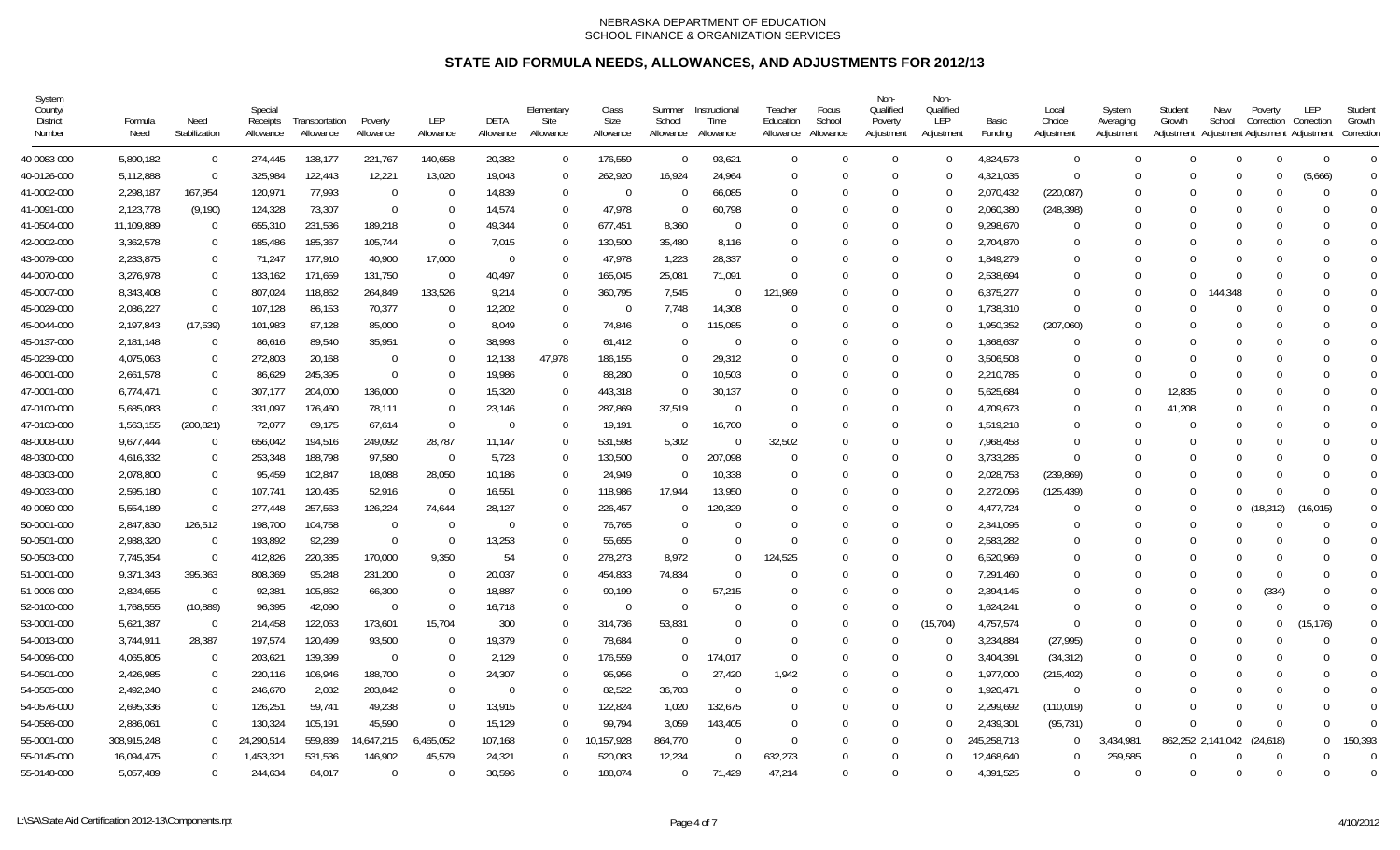| System<br>County/<br>District<br>Number | Formula<br>Need | Need<br>Stabilization | Special<br>Receipts<br>Allowance | Transportation<br>Allowance | Poverty<br>Allowance | LEP<br>Allowance | DETA<br>Allowance | Elementary<br>Site<br>Allowance | Class<br>Size<br>Allowance | Summer<br>School<br>Allowance | Instructional<br>Time<br>Allowance | Teacher<br>Education<br>Allowance | Focus<br>School<br>Allowance | Non-<br>Qualified<br>Poverty<br>Adjustment | Non-<br>Qualified<br>LEP<br>Adjustment | Basic<br>Funding | Local<br>Choice<br>Adjustment | System<br>Averaging<br>Adjustment | Student<br>Growth<br>Adjustment | New<br>School | Poverty<br>Correction | LEP<br>Correction<br>Adjustment Adjustment Adjustment | Student<br>Growth<br>Correction |
|-----------------------------------------|-----------------|-----------------------|----------------------------------|-----------------------------|----------------------|------------------|-------------------|---------------------------------|----------------------------|-------------------------------|------------------------------------|-----------------------------------|------------------------------|--------------------------------------------|----------------------------------------|------------------|-------------------------------|-----------------------------------|---------------------------------|---------------|-----------------------|-------------------------------------------------------|---------------------------------|
| 55-0160-000                             | 17,698,970      | $\overline{0}$        | 971,166                          | 644,273                     | 21,250               | 20,400           | 22,417            | $\Omega$                        | 1,134,203                  | $\Omega$                      | $\Omega$                           | 1,105,901                         | $\Omega$                     | $\Omega$                                   | $\Omega$                               | 13,700,846       | $\Omega$                      | 306,623                           | $\Omega$                        | $\Omega$      | $\cup$                | $\Omega$                                              | (228, 109)                      |
| 55-0161-000                             | 6,496,599       | (105, 575)            | 329,325                          | 276,342                     | 13,600               | $\overline{0}$   | 22,340            | 287,869                         | 339,685                    | $\Omega$                      |                                    | $\Omega$                          | $\Omega$                     | $\Omega$                                   | ſ                                      | 5,153,813        | $\bigcap$                     | $\mathbf 0$                       | $\overline{0}$                  | 179,200       | $\cup$                |                                                       | $\Omega$                        |
| 56-0001-000                             | 33,515,619      | $\overline{0}$        | 2,309,902                        | 152,578                     | 938,428              | 62,372           | 48,586            | $\Omega$                        | 1,832,764                  | $\Omega$                      | $\Omega$                           | $\Omega$                          | $\Omega$                     | $\Omega$                                   | $\Omega$                               | 27,467,114       | $\Omega$                      | 703,875                           | $\Omega$                        | $\Omega$      | $\Omega$              |                                                       | $\Omega$                        |
| 56-0006-000                             | 2,462,745       | $\Omega$              | 66,980                           | 84,517                      | 42,500               | $\overline{0}$   | 55,489            | $\Omega$                        | 92,118                     | $\Omega$                      | 75,782                             | $\Omega$                          | $\Omega$                     | $\Omega$                                   | -0                                     | 2,279,851        | (234, 492)                    | $\Omega$                          | $\Omega$                        | $\Omega$      | $\Omega$              |                                                       | $\theta$                        |
| 56-0007-000                             | 3,058,646       | $\Omega$              | 202,471                          | 80,091                      | 9,013                | $\Omega$         | 17,850            | $\Omega$                        | 86,361                     | $\Omega$                      | 69,187                             | 3,098                             |                              | $\Omega$                                   | $\Omega$                               | 2,590,575        | - 0                           | $\Omega$                          | $\Omega$                        |               | -0                    |                                                       | $\theta$                        |
| 56-0037-000                             | 5,566,879       | $\Omega$              | 211,385                          | 112,247                     | 28,900               | $\Omega$         | 10,437            | $\Omega$                        | 276,354                    | 4,486                         | 322,874                            | $\Omega$                          | $\Omega$                     | $\Omega$                                   | $\Omega$                               | 4,600,196        | $\bigcap$                     | $\Omega$                          | $\Omega$                        |               | $\Omega$              |                                                       | $\Omega$                        |
| 56-0055-000                             | 4,131,221       | $\mathbf{0}$          | 188,658                          | 51,714                      | 96,952               | $\Omega$         | 17,850            | $\Omega$                        | 170,802                    | 33,033                        | 84,463                             | 14,539                            |                              | $\Omega$                                   | $\Omega$                               | 3,473,211        | $\bigcap$                     | $\Omega$                          | $\Omega$                        | - 0           | $\Omega$              |                                                       | $\Omega$                        |
| 56-0565-000                             | 2,559,187       | $\Omega$              | 64,762                           | 133,105                     | $\Omega$             | $\Omega$         | 20,820            | $\Omega$                        | 109,390                    | $\Omega$                      | 206                                | $\Omega$                          |                              | $\cup$                                     | $\Omega$                               | 2,230,904        | $\bigcap$                     | $\Omega$                          |                                 |               | $\Omega$              |                                                       | $\Omega$                        |
| 57-0501-000                             | 2,667,545       | (94, 192)             | 113,376                          | 146,060                     | $\overline{0}$       | $\Omega$         | 21,223            | $\Omega$                        | 92,118                     | $\Omega$                      | $\Omega$                           | $\Omega$                          | $\Omega$                     | $\cup$                                     | $\Omega$                               | 2,388,959        | 0                             | $\Omega$                          | $\Omega$                        |               | $\cup$                |                                                       | $\Omega$                        |
| 58-0025-000                             | 1,810,831       | (31, 729)             | 68,621                           | 114,780                     | 28,172               | $\Omega$         | 4,903             | $\left($                        | 19,191                     | $\Omega$                      | 54,425                             | $\Omega$                          |                              | $\Omega$                                   | $\left($                               | 1,552,468        | -0                            | $\Omega$                          | $\Omega$                        |               | -0                    |                                                       | $\Omega$                        |
| 59-0001-000                             | 5,350,555       | $\Omega$              | 397,304                          | 13,825                      | 165,800              | 74,758           | 36,830            | $\Omega$                        | 224,538                    | $\Omega$                      | $\bigcap$                          | $\Omega$                          | $\Omega$                     | $\Omega$                                   | $\Omega$                               | 4,437,500        | $\bigcap$                     | $\Omega$                          | $\Omega$                        | $\Omega$      | -0                    |                                                       | $\Omega$                        |
| 59-0002-000                             | 33,881,468      | 0                     | 2,959,637                        | 127,408                     | 1,765,065            | 318,750          | 36,627            | $\Omega$                        | 316,656                    | 203,091                       | $\Omega$                           | 951,445                           |                              | $\Omega$                                   | $\Omega$                               | 26,222,246       | $\bigcap$                     | 980,543                           | $\Omega$                        | - 0           | -0                    |                                                       | $\Omega$                        |
| 59-0005-000                             | 4,497,009       | $\Omega$              | 198,988                          | 131,413                     | 21,348               | $\Omega$         | 39,062            | $\Omega$                        | 161,206                    | 10,399                        | 42,813                             | $\Omega$                          |                              | $\cup$                                     | $\Omega$                               | 3,891,779        | $\bigcap$                     | $\Omega$                          |                                 |               | $\Omega$              |                                                       |                                 |
| 59-0013-000                             | 2,576,100       | $\mathbf{0}$          | 153,327                          | 89,136                      | $\mathbf 0$          | $\mathbf{0}$     | 3,959             | $\Omega$                        | 80,603                     | $\Omega$                      | $\overline{0}$                     | $\Omega$                          | $\Omega$                     | $\Omega$                                   | $\Omega$                               | 2,249,075        | - 0                           | $\Omega$                          | $\Omega$                        | $\cap$        | $\Omega$              |                                                       | $\Omega$                        |
| 59-0080-000                             | 3,410,710       | $\mathbf{0}$          | 215,171                          | 126,623                     | $\Omega$             | $\Omega$         | 44,289            | $\Omega$                        | 234,133                    | $\cup$                        | 118,939                            | $\cup$                            | $\Omega$                     | $\cup$                                     | $\Omega$                               | 2,682,230        | (10,675)                      | $\Omega$                          | $\Omega$                        |               | $\Omega$              |                                                       | $\Omega$                        |
| 60-0090-000                             | 1,877,626       | $\mathbf{0}$          | 51,838                           | 66,851                      | $\Omega$             | $\Omega$         | 49,242            | $\Omega$                        | 26,868                     | $\Omega$                      | 76,163                             | $\Omega$                          | $\Omega$                     | $\Omega$                                   | $\Omega$                               | 1,606,665        | -0                            | $\Omega$                          | $\Omega$                        | $\Omega$      | $\Omega$              |                                                       | $\Omega$                        |
| 61-0004-000                             | 7,442,898       | $\overline{0}$        | 460,628                          | 194,502                     | 169,943              | $\Omega$         | 16,867            | $\Omega$                        | 335,847                    | $\Omega$                      | 3,876                              | $\Omega$                          |                              | $\Omega$                                   | ſ                                      | 6,261,236        | - 0                           | $\Omega$                          |                                 |               |                       |                                                       | $\Omega$                        |
| 61-0049-000                             | 2,790,706       | $\Omega$              | 89,195                           | 86,594                      | 53,708               | $\Omega$         | 32,645            | $\Omega$                        | 126,662                    | $\Omega$                      | $\Omega$                           | $\Omega$                          |                              | -0                                         | $\Omega$                               | 2,498,909        | (97,007)                      | $\Omega$                          | $\Omega$                        | $\Omega$      |                       | $\Omega$                                              | $\Omega$                        |
| 62-0021-000                             | 4,683,886       | $\Omega$              | 273,584                          | 240,337                     | 191,250              | 40,800           | 1,443             | $\Omega$                        | 180,398                    | $\Omega$                      | $\bigcap$                          | $\Omega$                          |                              | $\Gamma$                                   | $\Omega$                               | 3,778,688        | $\bigcap$                     | $\Omega$                          | $\Omega$                        | $\Omega$      | $\cup$                | (22, 613)                                             | $\Omega$                        |
| 62-0063-000                             | 6,200,472       | 555,311               | 288,521                          | 238,440                     | 185,015              | 83,906           | 10,830            | $\Omega$                        | 262,920                    | 28,343                        | $\Omega$                           | $\Omega$                          | $\Omega$                     | $\cup$                                     | $\Omega$                               | 4,581,170        | $\bigcap$                     | $\Omega$                          | $\Omega$                        | $\Omega$      | $\Omega$              | (33,983)                                              | $\Omega$                        |
| 63-0001-000                             | 3,408,333       | 12,593                | 138,293                          | 97,785                      | 58,407               | $\Omega$         | 8,648             | $\Omega$                        | 184,236                    | $\Omega$                      | $\Omega$                           | 24,315                            | $\Omega$                     | $\Omega$                                   | $\Omega$                               | 2,884,056        | $\Omega$                      | $\Omega$                          | $\Omega$                        | $\Omega$      |                       |                                                       | $\Omega$                        |
| 63-0030-000                             | 5,297,809       | $\mathbf{0}$          | 220,747                          | 177,800                     | 71,636               | $\overline{0}$   | 52,634            | 335,847                         | 101,714                    | 2,039                         | 112,235                            | $\Omega$                          | $\Omega$                     | $\Omega$                                   | -0                                     | 4,223,157        | $\Omega$                      | $\Omega$                          | $\Omega$                        | $\Omega$      | $\Omega$              |                                                       | $\Omega$                        |
| 64-0023-000                             | 3,247,226       | $\overline{0}$        | 120,937                          | 153,496                     | 48,900               | $\Omega$         | $\Omega$          | $\Omega$                        | 38,382                     | $\Omega$                      | 175,085                            | 108,388                           | $\Omega$                     | $\Omega$                                   | $\Omega$                               | 2,638,463        | (36, 426)                     | $\Omega$                          | $\Omega$                        |               | $\Omega$              |                                                       | $\Omega$                        |
| 64-0029-000                             | 8,431,165       | 0                     | 627,282                          | 188,180                     | 407,799              | $\Omega$         | 673               | $\Omega$                        | 414,531                    | 13,662                        | - 0                                | 145,064                           | $\Omega$                     | $\Omega$                                   | $\Omega$                               | 6,633,974        | - 0                           | $\Omega$                          | $\Omega$                        |               | $\Omega$              |                                                       | $\theta$                        |
| 65-0011-000                             | 4,970,875       | $\Omega$              | 371,626                          | 191,154                     | 138,020              | $\Omega$         | 12,043            | $\Omega$                        | 241,810                    | 10,399                        | $\Omega$                           | 16,050                            |                              | $\Omega$                                   | ſ                                      | 3,989,773        | -0                            |                                   | $\Omega$                        |               | $\Omega$              |                                                       |                                 |
| 65-2005-000                             | 9,114,468       | $\Omega$              | 678,574                          | 449,853                     | 238,000              | $\overline{0}$   | 21,806            | 671,694                         | 349,281                    | 55,667                        | 201,263                            | $\Omega$                          | $\Omega$                     | $\Omega$                                   | $\Omega$                               | 6,448,331        | $\Omega$                      | $\Omega$                          | $\Omega$                        | $\cap$        | $\Omega$              | <sup>0</sup>                                          | $\Omega$                        |
| 66-0027-000                             | 7,113,150       | $\mathbf{0}$          | 473,594                          | 264,233                     | 84,279               | $\mathbf 0$      | 9,053             | $\Omega$                        | 259,082                    | $\sqrt{ }$                    | $\Omega$                           | $\bigcap$                         |                              | $\Omega$                                   | ſ                                      | 6,031,322        | $\Omega$                      | $\Omega$                          |                                 | $\Omega$      | (8, 412)              |                                                       | $\Omega$                        |
| 66-0111-000                             | 12,899,421      | $\overline{0}$        | 1,146,910                        | 133,993                     | 77,350               | 165,750          | 9,494             | $\Omega$                        | 790,679                    | 70,960                        | 18,136                             | 254,413                           | $\cap$                       | $\Omega$                                   | $\Omega$                               | 10,140,018       | $\Omega$                      | $\Omega$                          | $\Omega$                        | 91.717        | $\Omega$              |                                                       | $\Omega$                        |
| 66-0501-000                             | 4,771,988       | $\mathbf{0}$          | 172,006                          | 195,552                     | 63,750               | $\overline{0}$   | 24,246            | $\Omega$                        | 259,082                    | $\mathbf{C}$                  | 167,965                            | $\Omega$                          | $\Omega$                     | $\Omega$                                   | -0                                     | 3,889,387        | -0                            | $\Omega$                          | $\Omega$                        | -0            | $\Omega$              |                                                       | $\Omega$                        |
| 67-0001-000                             | 3,289,632       | $\Omega$              | 140,708                          | 135,972                     | 126,742              | $\Omega$         | 8,156             | $\Omega$                        | 130,500                    | 12,234                        | 84,025                             | 0                                 | $\Omega$                     | $\Omega$                                   | $\Omega$                               | 2,656,801        | (5,507)                       | $\Omega$                          |                                 |               | $\Omega$              |                                                       | $\Omega$                        |
| 67-0069-000                             | 2,485,164       | $\Omega$              | 97,435                           | 158,239                     | - 0                  | $\Omega$         | $\Omega$          | $\Omega$                        | 47,978                     | $\Omega$                      | 31,299                             | 2,134                             | $\Omega$                     | $\Omega$                                   | C                                      | 2,148,079        | - 0                           | $\Omega$                          | $\Omega$                        | $\Omega$      | $\Omega$              |                                                       |                                 |
| 68-0020-000                             | 5,330,443       | 1,078,239             | 257,382                          | 197,979                     | 8,585                | 53,109           | $\Omega$          | $\Omega$                        | 195,751                    | $\sqrt{ }$                    | - 0                                | $\Omega$                          |                              | $\Omega$                                   | $\Omega$                               | 3,539,398        | - 0                           | $\Omega$                          |                                 |               | $\Omega$              |                                                       | $\Omega$                        |
| 69-0044-000                             | 10,227,373      | $\Omega$              | 725,146                          | 127,308                     | 155,619              | 79,164           | 23,169            | $\Omega$                        | 579,576                    | 27,120                        | $\Omega$                           | $\Omega$                          | $\Omega$                     | $\Omega$                                   | $\Omega$                               | 8,510,271        | $\Omega$                      | $\Omega$                          | $\Omega$                        |               | $\Omega$              |                                                       | $\Omega$                        |
| 69-0054-000                             | 2,951,605       | $\Omega$              | 180,536                          | 119,768                     | 42,782               | $\Omega$         | 23,589            | $\Omega$                        | 65,250                     | $\Omega$                      | 55,534                             | $\Omega$                          |                              | $\cup$                                     | $\Omega$                               | 2,535,211        | (71,067)                      | $\Omega$                          | $\Omega$                        |               | 0                     |                                                       | $\Omega$                        |
| 69-0055-000                             | 2,372,818       | $\Omega$              | 149,183                          | 128,640                     | - 0                  | $\Omega$         | 6,616             | $\Omega$                        | $\Omega$                   | $\Omega$                      | $\bigcap$                          | $\Omega$                          | $\Omega$                     | $\Omega$                                   | -0                                     | 2,314,168        | (225, 789)                    | $\Omega$                          | $\Omega$                        |               | $\Omega$              |                                                       | $\theta$                        |
| 70-0002-000                             | 6,730,062       | 39,216                | 388,330                          | 283,380                     | 42,184               | $\Omega$         | 48,660            | $\Omega$                        | 308,979                    | $\Omega$                      | $\Omega$                           | 42,034                            |                              | $\Omega$                                   | -0                                     | 5,577,279        | - 0                           | $\Omega$                          | $\Omega$                        |               | $\Omega$              |                                                       | $\Omega$                        |
| 70-0005-000                             | 3,832,947       | 263,325               | 206,171                          | 170,524                     | $\Omega$             | $\Omega$         |                   | $\Omega$                        | 32,625                     | $\Omega$                      | $\Omega$                           | $\Omega$                          |                              | $\Omega$                                   | $\Omega$                               | 3,171,404        | (11, 102)                     |                                   |                                 |               | $\Omega$              |                                                       | $\theta$                        |
| 70-0542-000                             | 2,809,593       | 89.467                | 168,094                          | 115.945                     | 38.590               | $\Omega$         | 24.855            | $\Omega$                        | 111.309                    | $\Omega$                      | 42.826                             | $\Omega$                          | $\Omega$                     | $\Omega$                                   | $\Omega$                               | 2.339.091        | (120, 584)                    | $\Omega$                          | $\Omega$                        | $\Omega$      | $\Omega$              | U                                                     | $\Omega$                        |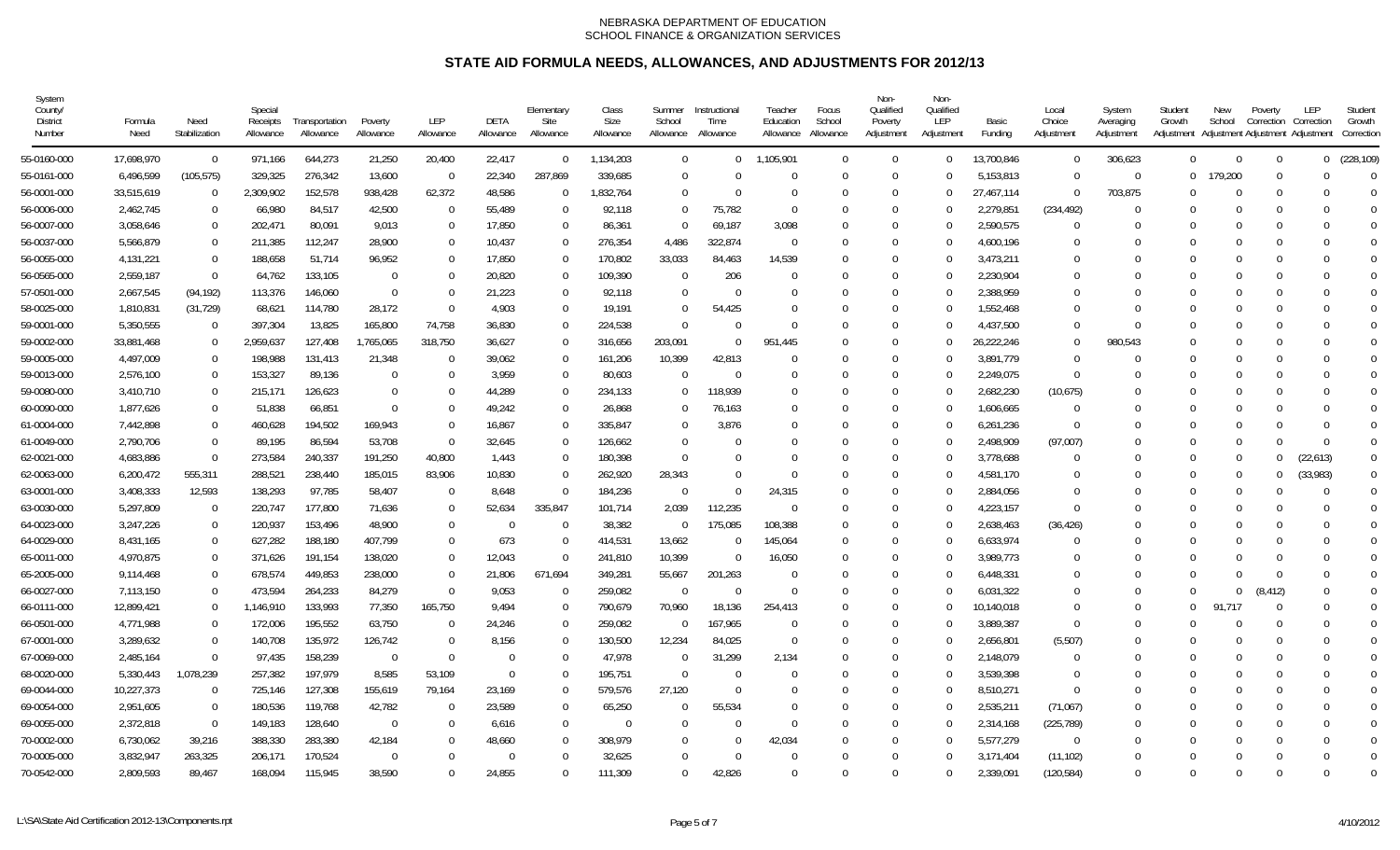| System<br>County/<br>District<br>Number | Formula<br>Need | Need<br>Stabilization | Special<br>Receipts<br>Allowance | Transportation<br>Allowance | Poverty<br>Allowance | LEP<br>Allowance | DETA<br>Allowance | Elementary<br>Site<br>Allowance | Class<br>Size<br>Allowance | Summer<br>School<br>Allowance | Instructional<br>Time<br>Allowance | Teacher<br>Education<br>Allowance | Focus<br>School<br>Allowance | Non-<br>Qualified<br>Poverty<br>Adjustment | Non-<br>Qualified<br>LEP<br>Adjustment | Basic<br>Funding | Local<br>Choice<br>Adjustment | System<br>Averaging<br>Adjustment | Student<br>Growth<br>Adjustment | New<br>School | Poverty<br>Correction<br>Adjustment Adjustment Adjustment | LEP<br>Correction | Student<br>Growth<br>Correction |
|-----------------------------------------|-----------------|-----------------------|----------------------------------|-----------------------------|----------------------|------------------|-------------------|---------------------------------|----------------------------|-------------------------------|------------------------------------|-----------------------------------|------------------------------|--------------------------------------------|----------------------------------------|------------------|-------------------------------|-----------------------------------|---------------------------------|---------------|-----------------------------------------------------------|-------------------|---------------------------------|
| 71-0001-000                             | 31,126,326      | 425,639               | 2,132,605                        | 82,240                      | 798,100              | 1,077,109        | $\Omega$          | $\Omega$                        | 934,614                    | 210,024                       | $\Omega$                           | 820,828                           | $\Omega$                     | $\Omega$                                   | $\Omega$                               | 24,051,171       | $\Omega$                      | 593,997                           | $\Omega$                        | $\Omega$      | $\cup$                                                    | $\Omega$          | $\Omega$                        |
| 71-0005-000                             | 7,488,915       | $\Omega$              | 669,322                          | 100,412                     | 110,500              | 127,500          | $\Omega$          | 335,847                         | 165,045                    | 44,860                        | $\Omega$                           | 17,960                            | $\Omega$                     | $\cup$                                     | $\Omega$                               | 5,917,470        | - 0                           | $\Omega$                          | $\Omega$                        |               | $\cup$                                                    |                   |                                 |
| 71-0067-000                             | 2,641,197       | 1,863                 | 161,821                          | 93,920                      | $\Omega$             | $\Omega$         | 23,668            | $\Omega$                        | 97,875                     | $\Omega$                      | - 0                                | $\cup$                            | $\Omega$                     | $\Omega$                                   | $\Omega$                               | 2,341,685        | (79, 635)                     | $\Omega$                          | $\Omega$                        | $\Omega$      | $\cup$                                                    |                   | $\Omega$                        |
| 72-0015-000                             | 3,892,447       | $\overline{0}$        | 215,573                          | 100,905                     | $\overline{0}$       | $\Omega$         | 9,000             | $\Omega$                        | 182,317                    | $\Omega$                      | 6,314                              | $\Omega$                          | $\Omega$                     | $\Omega$                                   | $\Omega$                               | 3,406,292        | (27, 953)                     | $\Omega$                          | $\Omega$                        |               | $\Omega$                                                  |                   | $\Omega$                        |
| 72-0019-000                             | 3,011,612       | $\Omega$              | 166,086                          | 82,953                      | 40,932               | $\Omega$         | 15,773            | $\Omega$                        | 105,552                    | $\Omega$                      | 17,034                             | $\Omega$                          |                              | $\Omega$                                   | $\Omega$                               | 2,583,282        | $\overline{0}$                | $\Omega$                          | $\Omega$                        |               | 0                                                         |                   | $\Omega$                        |
| 72-0032-000                             | 4,549,097       | 280,248               | 200,859                          | 185,340                     | 35,700               | 32,300           | 31,557            | $\left($                        | 191,912                    | $\Omega$                      | 39,948                             | $\left($                          |                              | $\Omega$                                   | ſ                                      | 3,564,662        | (13, 430)                     | $\Omega$                          | $\Omega$                        |               | $\Omega$                                                  |                   | $\Omega$                        |
| 72-0075-000                             | 2,751,504       | 97,197                | 126,093                          | 171,491                     | - 0                  | $\overline{0}$   | 12,773            | $\Omega$                        | 97,875                     | $\sqrt{ }$                    | $\Omega$                           | $\Omega$                          |                              | $\Omega$                                   | ſ                                      | 2,330,811        | (84, 735)                     | $\Omega$                          | $\Omega$                        | -0            | -0                                                        |                   | $\Omega$                        |
| 73-0017-000                             | 13,258,423      | $\Omega$              | 1,297,188                        | 157,456                     | 416,615              | 75,225           | 13,776            | $\Omega$                        | 754,216                    | 7,137                         | 189,983                            | $\Omega$                          |                              | $\Omega$                                   | $\left($                               | 10,346,828       | 0                             |                                   |                                 |               | -0                                                        |                   |                                 |
| 73-0179-000                             | 3,851,430       | 182,966               | 173,660                          | 304,050                     | 89,250               | $\overline{0}$   | 44,637            | $\Omega$                        | 118,986                    | $\Omega$                      | $\bigcap$                          | $\Omega$                          | $\Omega$                     | $\Omega$                                   | $\Omega$                               | 2,937,881        | 0                             | $\Omega$                          | $\Omega$                        |               | $\Omega$                                                  |                   | $\Omega$                        |
| 74-0056-000                             | 8,881,713       | $\overline{0}$        | 519,302                          | 202,250                     | 552,849              | $\Omega$         | 20,329            | $\Omega$                        | 412,612                    | $\Omega$                      | 310,081                            | 20,081                            |                              | $\Omega$                                   | ſ                                      | 6.844.210        | -0                            | $\Omega$                          | $\Omega$                        |               | $\Omega$                                                  |                   | $\Omega$                        |
| 74-0070-000                             | 5,107,442       | 448,581               | 462,029                          | 260,159                     | $\Omega$             | $\Omega$         | $\Omega$          | ſ                               | 234,133                    | $\Omega$                      | $\cup$                             | $\Omega$                          |                              | $\cap$                                     | $\Omega$                               | 3,716,210        | $\bigcap$                     | $\Omega$                          | $\Omega$                        | $\Omega$      | (13,670)                                                  |                   | $\Omega$                        |
| 75-0100-000                             | 2,670,808       | (3,847)               | 163,717                          | 42,332                      | $\Omega$             | $\Omega$         | 30,308            | 95,956                          | $\Omega$                   | $\Omega$                      | $\cap$                             | $\cap$                            | $\Omega$                     | $\cup$                                     | ſ                                      | 2,342,342        | $\cap$                        | $\Omega$                          | $\Omega$                        |               | $\Omega$                                                  | <sup>0</sup>      |                                 |
| 76-0002-000                             | 16,756,988      | $\mathbf{0}$          | 789,182                          | 320,727                     | 1,060,211            | ,081,907         | 21,346            | $\Omega$                        | 949,967                    | 317,075                       | $\Omega$                           | 218,217                           |                              | $\Omega$                                   | $\Omega$                               | 11,586,352       | $\Omega$                      | 47,752                            | 87,786                          |               | $\Omega$                                                  | $\Omega$          | 276,465                         |
| 76-0044-000                             | 2,429,054       | 126,357               | 152,958                          | 56,759                      | 28,629               | 33,585           | 21,361            | $\Omega$                        | 86,361                     | 5,098                         | 16,519                             | $\Omega$                          | $\Omega$                     | $\Omega$                                   | $\Omega$                               | 2,128,546        | (227, 117)                    | $\Omega$                          | $\Omega$                        | $\Omega$      | $\Omega$                                                  |                   | $\Omega$                        |
| 76-0068-000                             | 3,106,133       | $\Omega$              | 178,328                          | 92,680                      | 25,282               | $\Omega$         | 15,460            | $\left($                        | 136,258                    | $\Omega$                      | $\Omega$                           | $\Omega$                          | $\Omega$                     | (25, 282)                                  | $\Omega$                               | 2,716,350        | $\Omega$                      | $\Omega$                          | $\Omega$                        | $\Omega$      | (32, 944)                                                 |                   | $\Omega$                        |
| 76-0082-000                             | 5,616,015       | $\Omega$              | 242,390                          | 123,273                     | 49,512               | 44,200           | 23,806            | $\Omega$                        | 172,721                    | $\Omega$                      | $\Omega$                           | 57,402                            | $\Omega$                     | $\Omega$                                   | $\Omega$                               | 4,902,710        | $\bigcap$                     | $\Omega$                          | $\Omega$                        |               | - 0                                                       |                   | $\Omega$                        |
| 77-0001-000                             | 85,774,074      | $\Omega$              | 5,331,528                        | 1,674,599                   | 793,261              | 407,814          | $\Omega$          |                                 | 2,999,592                  | 2,064,151                     | 2,991,114                          | 1,563,186                         |                              | $\Omega$                                   | ſ                                      | 66,306,043       | $\Box$                        | ,750,428                          | $\Omega$                        |               | 0(107,640)                                                |                   | $\Omega$                        |
| 77-0027-000                             | 86,670,270      | $\Omega$              | 6,080,791                        | 405,427                     | 720,795              | 390,222          | 65,430            | $\Omega$                        | 4,715,290                  | 295,869                       | 558,427                            | 1,741,929                         | $\Omega$                     | $\Omega$                                   | $\Omega$                               | 69,138,422       | -0                            | 1,490,262                         | 784,290                         | $\Omega$      | $\Omega$                                                  | $\Omega$          | 283,115                         |
| 77-0037-000                             | 28,839,013      | $\Omega$              | 1,357,404                        | 403,310                     | 25,515               | 44,566           | 21,442            | $\Omega$                        | 2,201,236                  | $\Omega$                      | 107,288                            | 542,691                           | $\Omega$                     | $\cup$                                     | $\Omega$                               | 21,391,803       | $\bigcap$                     | 877.940                           | 649.297                         | 809.681       | $\Omega$                                                  | $\Omega$          | 406,841                         |
| 77-0046-000                             | 11,706,834      | 2,064,571             | 789,274                          | 378,011                     | 33,741               | $\Omega$         | 22,659            | $\Omega$                        | 452,913                    | $\Omega$                      | $\Omega$                           | 186,232                           | $\Omega$                     | $\Omega$                                   | $\Omega$                               | 7,779,431        | $\Omega$                      | $\Omega$                          |                                 | $\Omega$      | $\Omega$                                                  |                   | $\Omega$                        |
| 78-0001-000                             | 8,533,035       | $\Omega$              | 377,664                          | 199,394                     | 138,641              | 36,975           | 23,944            |                                 | 479,781                    | 59,541                        | $\bigcap$                          | $\Omega$                          | $\Omega$                     | $\cap$                                     | $\Omega$                               | 6,985,282        | $\bigcap$                     | $\Omega$                          | $\Omega$                        | 231,814       |                                                           |                   | $\Omega$                        |
| 78-0009-000                             | 4,776,847       | $\Omega$              | 240,660                          | 111,625                     | 29,213               | $\overline{0}$   | 13,056            | $\Omega$                        | 253,324                    | 22,022                        | $\Omega$                           | $\Omega$                          | $\Omega$                     | $\cup$                                     | $\Omega$                               | 4,106,947        | $\Omega$                      | $\Omega$                          |                                 | $\Omega$      | $\Omega$                                                  |                   | $\Omega$                        |
| 78-0039-000                             | 9,530,011       | (170, 078)            | 534,582                          | 311,822                     | 159,917              | 25,075           | 2,465             | $\Omega$                        | 568,061                    | 53,220                        | 170,923                            | 44,245                            |                              | $\Omega$                                   | $\Omega$                               | 7,381,372        | $\Omega$                      | $\Omega$                          |                                 | 448,407       |                                                           |                   | $\Omega$                        |
| 78-0072-000                             | 2,625,149       | $\mathbf{0}$          | 107,990                          | 87,893                      | 25,500               | $\mathbf 0$      | 13,089            | $\Omega$                        | 26,868                     | $\Omega$                      | $\overline{0}$                     | $\Omega$                          | $\Omega$                     | $\Omega$                                   | $\Omega$                               | 2,461,819        | (98,010)                      | $\Omega$                          | $\Omega$                        | $\Omega$      | $\Omega$                                                  |                   | $\Omega$                        |
| 78-0107-000                             | 2,549,518       | $\Omega$              | 80,066                           | 51,861                      | 39,100               | $\Omega$         | 13,708            | $\Omega$                        | 82,522                     | <sup>-</sup>                  | 90,856                             | $\Omega$                          |                              | $\Omega$                                   | ſ                                      | 2,285,984        | (94, 579)                     | $\Omega$                          |                                 |               | $\Omega$                                                  |                   | $\Omega$                        |
| 79-0002-000                             | 2,744,314       | $\Omega$              | 149,533                          | 12,240                      | 109,419              | 4,250            | $\Omega$          | $\Omega$                        | 111,309                    | 15,089                        | 162,801                            | $\Omega$                          | $\Omega$                     | $\Omega$                                   | $\Omega$                               | 2,316,732        | (137,059)                     | $\Omega$                          | $\Omega$                        | $\Omega$      | $\Omega$                                                  |                   | $\Omega$                        |
| 79-0011-000                             | 4,585,437       | $\Omega$              | 235,356                          | 126,515                     | 161,500              | 33,585           | 9,518             |                                 | 255,244                    | 20,187                        | $\Omega$                           | $\Omega$                          |                              | -0                                         | ſ                                      | 3,785,508        | (41, 974)                     | $\Omega$                          |                                 |               |                                                           |                   | $\Omega$                        |
| 79-0016-000                             | 17,642,869      | 678,963               | 094,001, 1                       | 107,696                     | 404,350              | 47,685           | 28,652            | $\Omega$                        | 1,149,556                  | 53,628                        | $\Omega$                           | $\Omega$                          |                              | $\cup$                                     | $\Omega$                               | 14,078,340       | $\Omega$                      | $\Omega$                          | $\Omega$                        |               | $\Omega$                                                  |                   | $\Omega$                        |
| 79-0031-000                             | 6,552,152       | $\Omega$              | 250,134                          | 69,360                      | 229,162              | 26,013           | 13,592            | $\Omega$                        | 163,126                    | 56,278                        | $\Omega$                           | $\Omega$                          | $\Omega$                     | $\Omega$                                   | $\Omega$                               | 5,750,003        | $\Omega$                      | $\Omega$                          | $\Omega$                        | $\Omega$      | $\Omega$                                                  | (5, 516)          | $\Omega$                        |
| 79-0032-000                             | 26,821,907      | $\mathbf{0}$          | 1,462,030                        | 266,988                     | 2,172,510            | 57,613           | 136               | 287,869                         | 1,721,455                  | $\Omega$                      | $\Omega$                           | 10,719                            | $\Omega$                     | $\Omega$                                   | $\Omega$                               | 19,838,884       | $\Omega$                      | 697,393                           | 306,310                         | $\Omega$      | $\Omega$                                                  | $\Omega$          | $\Omega$                        |
| 80-0005-000                             | 7,003,468       | $\Omega$              | 290,979                          | 122,106                     | 18,836               | $\overline{0}$   | 11,255            | $\Omega$                        | 389,582                    | 14,477                        | $\Omega$                           | 147,112                           | $\Omega$                     | $\cup$                                     | C                                      | 6,009,120        | $\bigcap$                     | $\Omega$                          |                                 | $\cap$        | $\Omega$                                                  |                   |                                 |
| 80-0009-000                             | 12,911,020      | $\Omega$              | 1,417,346                        | 252,805                     | 68,480               | 28,787           | 13,052            | $\Omega$                        | 420,288                    | $\Omega$                      | 119,995                            | 366,773                           | $\Omega$                     | $\Omega$                                   | -0                                     | 10,223,493       | $\Omega$                      | $\Omega$                          | $\Omega$                        | $\Omega$      | $\Omega$                                                  |                   | $\Omega$                        |
| 80-0567-000                             | 4,825,645       | 354,056               | 431,323                          | 293,823                     | 68,319               | $\overline{0}$   | 26,544            | $\Omega$                        | $\overline{0}$             | 22,634                        | $\overline{0}$                     | $\Omega$                          |                              | $\Omega$                                   | $\left($                               | 3,628,945        | -0                            |                                   | $\Omega$                        |               | $\Omega$                                                  |                   |                                 |
| 81-0003-000                             | 2,219,846       | 196,835               | 135,181                          | 112,408                     | 36,613               | $\overline{0}$   | - 0               | $\Omega$                        | 26,868                     | 15,497                        | 10,511                             | $\Omega$                          | $\Omega$                     | (36, 613)                                  | $\Omega$                               | 1,793,424        | -0                            | $\Omega$                          | $\Omega$                        | $\Omega$      | (70, 878)                                                 |                   | $\Omega$                        |
| 81-0010-000                             | 8,137,786       | 126,394               | 401,886                          | 62,742                      | 402,934              | 9,503            |                   | 527,759                         | 366,553                    | 22,022                        | 51,146                             | $\Omega$                          | $\Omega$                     | $\Omega$                                   | -0                                     | 6,166,846        | -0                            | $\Omega$                          | $\Omega$                        |               | $\Omega$                                                  |                   | $\Omega$                        |
| 82-0001-000                             | 3,495,790       | $\Omega$              | 126,422                          | 124,491                     | 107,260              | 3,825            | 13,055            | $\Omega$                        | 201,508                    | $\sqrt{ }$                    | $\bigcap$                          | $\Omega$                          |                              | $\Omega$                                   | ſ                                      | 2,919,229        | O                             | $\Omega$                          | $\Omega$                        |               | $\Omega$                                                  |                   | $\Omega$                        |
| 82-0015-000                             | 2,061,597       | $\Omega$              | 69,078                           | 111,328                     | 87,114               | $\Omega$         | 16,822            | $\Omega$                        | 36,463                     | 3,466                         | 26,642                             | $\Omega$                          |                              | $\Omega$                                   |                                        | 1,710,684        | O                             |                                   |                                 |               | $\Omega$                                                  |                   | $\Omega$                        |
| 83-0500-000                             | 1,614,485       | $\Omega$              | 75,139                           | 29,879                      | $\Omega$             | $\Omega$         | 22,526            | $\Omega$                        | $\Omega$                   | $\Omega$                      | 1.692                              | $\Omega$                          | $\Omega$                     | $\Omega$                                   | $\Omega$                               | 1,485,249        | $\Omega$                      | $\Omega$                          | $\Omega$                        | $\Omega$      | $\Omega$                                                  |                   | $\Omega$                        |